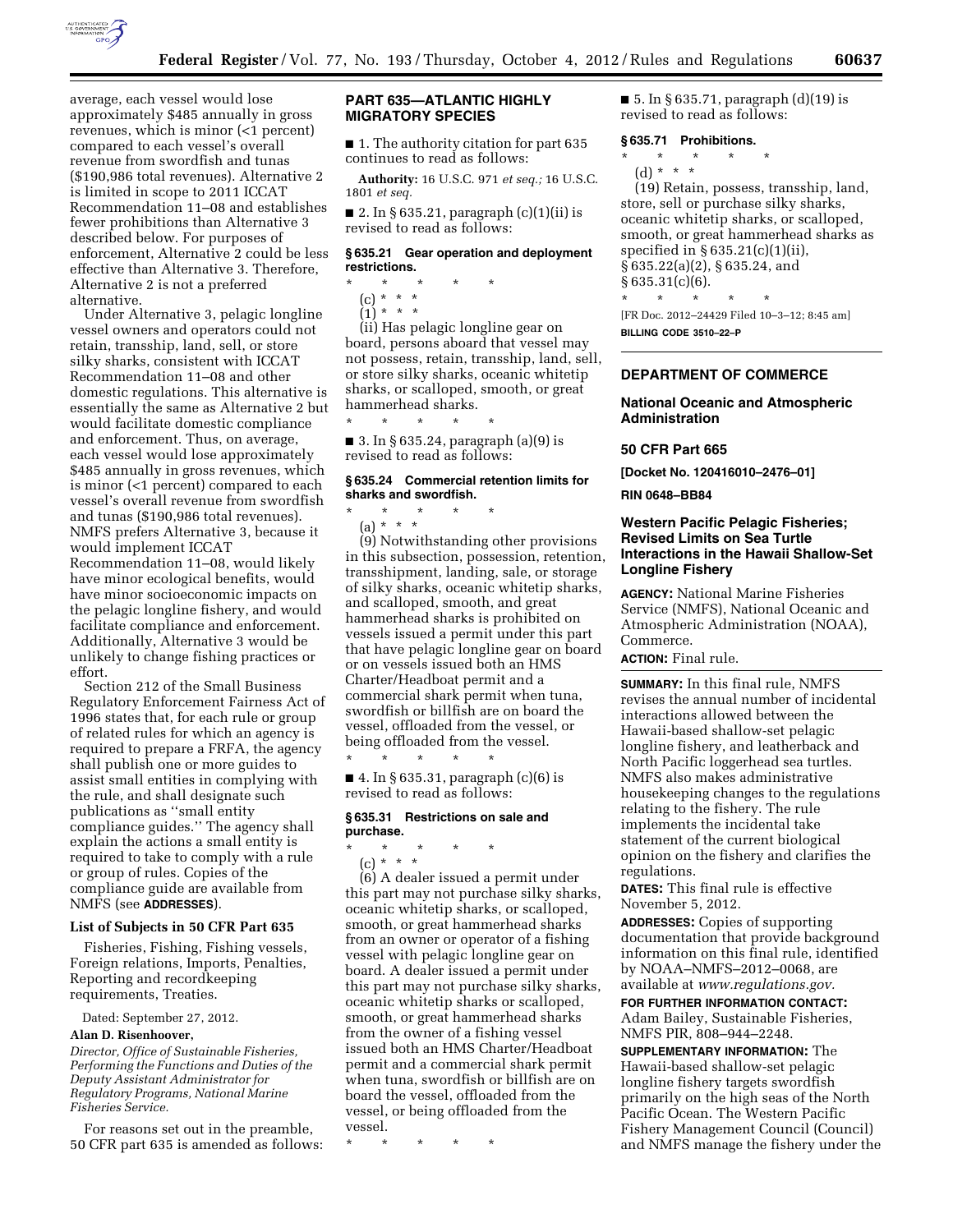Fishery Ecosystem Plan for Pelagic Fisheries of the Western Pacific Region. The plan provides for, among other things, a limited-access program, vesseland gear-marking requirements, vessel length restrictions, Federal catch and effort logbooks, large restricted fishing areas around the Hawaiian Archipelago, a vessel monitoring system, and annual protected species workshops. The plan also requires the use of gear and techniques for the safe handling and careful release of protected species, i.e., sea turtles, seabirds, and marine mammals. NMFS may issue a maximum of 164 longline permits for the deepand shallow-set longline fisheries in Hawaii combined, and about 25–30 vessels have been active in the shallowset fishery in recent years. NMFS deploys an official observer on every shallow-set fishing trip (100 percent observer coverage).

The fishery occasionally and incidentally interacts with (hooks or entangles) protected species, primarily leatherback and North Pacific loggerhead sea turtles, but also other protected species. Consistent with the terms of a no-jeopardy 2004 NMFS biological opinion (2004 BiOp), the Council recommended and NMFS implemented a broad suite of sea turtle conservation and management measures for the fishery (69 FR 17329, April 2, 2004), including annual interaction limits for leatherback and loggerhead turtles. NMFS currently allows the fishery to interact with up to 16 leatherback and 17 loggerhead sea turtles per year; these limits directly manage the impacts of the fishery on sea turtles. If the shallow-set fishery reaches either limit, NMFS closes the fishery for the remainder of the year.

As required under section 7 of the Endangered Species Act (ESA), NMFS re-evaluated in 2012 the impacts of the continued operation of the fishery, as governed under the current suite of management measures (the proposed action), on marine species protected by the ESA (i.e., humpback whales, North Pacific loggerhead sea turtle distinct population segment (DPS), leatherback sea turtles, olive ridley sea turtles, and green sea turtles). NMFS concluded in a biological opinion dated January 30, 2012 (2012 BiOp), that the proposed action is not likely to jeopardize the continued existence of these five species, and is not likely to destroy or adversely modify designated critical habitat. The 2012 BiOp is an integral component to managing the shallow-set fishery, because the one-year incidental take statement (ITS, including reasonable and prudent management measures, and terms and conditions)

forms the basis for regulations that specify the annual limits on leatherback and North Pacific loggerhead sea turtle interactions with the fishery that are necessary to manage the impacts of the fishery on sea turtles.

In this final rule, NMFS is revising the annual limits on incidental interactions that may occur between the fishery and leatherback and North Pacific loggerhead sea turtles to 26 and 34 interactions, respectively. If the fishery reaches either of the interaction limits in a given year, NMFS would close the fishery for the remainder of that year.

NMFS is also making minor housekeeping changes to the longline regulations for clarity and consistency in terminology. NMFS is revising references to the ''shallow-set component of the longline fishery'' to read more simply the ''shallow-set longline fishery.'' The sections of Title 50 of the Code of Federal Regulations that contain these changes include § 665.802 paragraphs (ss) and (tt), and § 665.813 paragraphs (b)(2)(i) and (b)(2)(ii), and paragraph (i).

## **Comments and Responses**

On June 11, 2012, NMFS published a proposed rule and request for public comment (77 FR 34334). The comment period for the proposed rule ended on July 11, 2012. NMFS received approximately 2,270 comment submittals on the proposed rule. About 2,180 were form letters associated with a non-governmental organization. Representatives of the longline fishery and non-governmental organizations provided additional comments, along with several private citizens. NMFS responds to comments received, as follows:

*Comment 1:* Increasing the allowable leatherback and North Pacific loggerhead sea turtle interactions from 16 to 26 and 17 to 34, respectively, would violate the ESA and cause jeopardy.

*Response:* NMFS disagrees. NMFS complied with all procedural and substantive requirements of the ESA for the proposed rulemaking. The NMFS Sustainable Fisheries Division consulted with the NMFS Protected Resources Division on the continued operation of the fishery with a gradual increase to a maximum of 5,500 sets per year, which resulted in the issuance of the 2012 BiOp. This final rule implements the ITS from the 2012 BiOp for leatherback and North Pacific loggerhead sea turtles. Both the 2012 BiOp and this rule comply with the ESA.

The agency must ensure that any activity that it authorizes is not likely,

directly or indirectly, to reduce appreciably the likelihood of both the survival and recovery of a listed species in the wild by reducing the reproduction, numbers, or distribution of that species. To carry out this mandate, NMFS consults with the appropriate agency (either USFWS or NMFS) on any Federal action that it determines may affect ESA-listed marine species. If the agency concludes that the proposed action is not likely to jeopardize the continued existence of a listed species or result in the destruction or adverse modification of critical habitat but, nonetheless, determines that the proposed action will result in the take of listed species, the agency must issue an ITS. The ITS establishes the allowable take of listed species that would otherwise be prohibited, and specifies those reasonable and prudent measures and terms and conditions that minimize the impact of such take.

In 2004, following a multi-year courtordered closure, NMFS reopened the fishery under a suite of sea turtle mitigation requirements, including the use of large circle hooks and fish bait, a set certificate program limiting effort at 2,120 annual sets, and compliance with the ITS in a no-jeopardy 2004 BiOp. The 2004 BiOp also required annual limits on the allowable number of leatherback and loggerhead sea turtles hooked or entangled in longline fishing gear by the fishery, specified at 16 leatherback and 17 loggerhead sea turtles. If the fishery reached either limit, NMFS would close the fishery for the remainder of the year. The 2004 BiOp also required NMFS to place observers on 100 percent of shallow-set fishing trips.

In 2009, the Secretary of Commerce approved Amendment 18 to the Fishery Management Plan for Pelagic Fisheries of the Western Pacific Region. Amendment 18 removed the annual fishing effort limit and associated set certificate program to allow the fishery to achieve optimum yield of swordfish and other species, consistent with National Standard 1 of the Magnuson-Stevens Fishery Conservation and Management Act (Magnuson-Stevens Act). Optimum yield means the amount of fish that will provide the greatest overall benefit to the Nation, particularly with respect to food production and recreational opportunities, and taking into account the protection of marine ecosystems. At the time of Amendment 18's approval, domestic and foreign swordfish landings in the North Pacific amounted to about 60 percent of an estimated maximum sustainable yield (MSY) of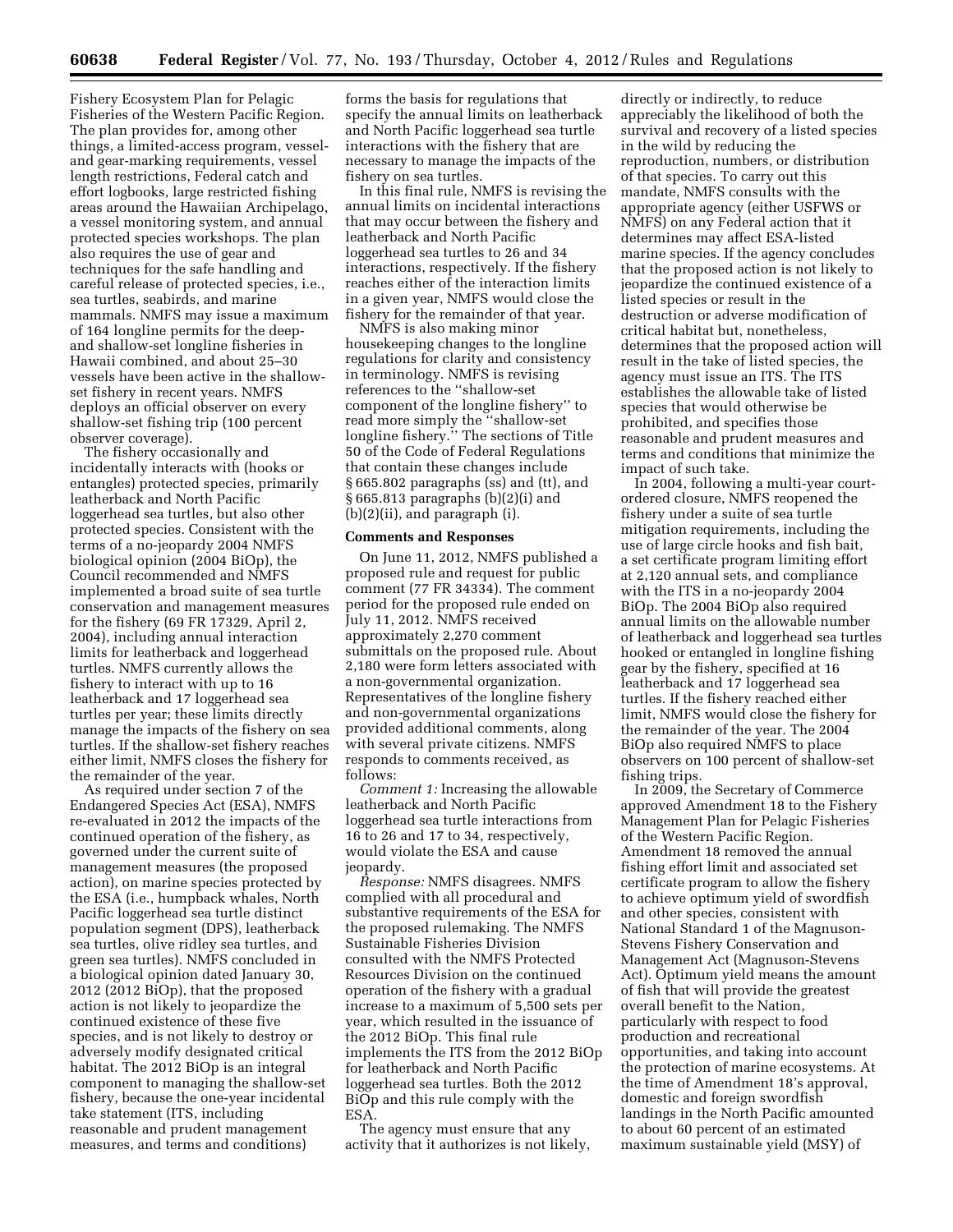22,284 metric tons (mt) as documented in Amendment 18. As analyzed under Amendment 18, the proposed action of 5,500 annual sets represents nearly the maximum annual level of effort that the fishery achieved during the five-year period 1994–1999, but was still below the 9,925 annual sets that would be necessary to produce MSY for the North Pacific swordfish stock, according to the 2004 stock assessment.

In 2008, NMFS concluded in a biological opinion (2008 BiOp) that, among other things, Amendment 18 would not jeopardize the existence of any ESA-listed sea turtles, and included an ITS that allowed up to 16 leatherback and 46 loggerhead sea turtle interactions before NMFS would close the fishery for the remainder of the year. Following litigation over the 2008 BiOp with the Center for Biological Diversity, Turtle Island Restoration Network, and KAHEA: The Environmental Alliance, the ITS for leatherback and loggerhead sea turtles and that portion of the rule implementing the ITS were remanded to the agency and vacated. Under the terms of a consent decree, NMFS was to complete a new biological opinion on the fishery within 135 days of the USFWS–NMFS final decision on a petition to identify and list nine distinct population segments of loggerhead sea turtles. Consistent with the consent decree, NMFS issued the no-jeopardy 2012 BiOp, which evaluated the continued operation of the fishery under the management measures established by Amendment 18, with fishing effort at up to 5,500 sets annually and incorporated the best available scientific and commercial information. For example, NMFS used sea turtles interaction rates with the fishery obtained from 100 percent observer coverage from 2004–2011. In the 2012 BiOp, NMFS considered the effects of the action within the context of the ''Status of Listed Species'' together with the 'Environmental Baseline' and the ''Cumulative Effects'' to determine whether the action is likely to jeopardize the continued existence of listed species, or result in the destruction or adverse modification of designated critical habitat. NMFS concluded that the proposed Federal action is not likely to jeopardize the continued existence of any of the five listed species in the action area, or destroy or adversely modify designated critical habitat. Accordingly, NMFS issued an ITS that, consistent with the expected level of take at 5,500 sets annually, allows interactions with up to 26 leatherback sea turtles and 34 North Pacific loggerhead sea turtles each year,

along with reasonable and prudent measures designed to minimize the impact of fishery interactions.

With respect to leatherback sea turtles, the 2012 BiOp concluded that, ''the incidental lethal (up to 4 nesting females annually) and non-lethal takes of leatherback sea turtles associated with the proposed action are not reasonably expected to cause an appreciable reduction in the likelihood of survival of the species.'' While acknowledging the adverse effect of any level of take and morality, NMFS found that the expected level of take from the overall action, including a small number of mortalities, is extremely small when considered together with all impacts described in the Status of the Species, Environmental Baseline, and Cumulative Effects sections, including other federally-authorized U.S. fisheries and foreign fisheries. The 2012 BiOp further noted that, even with the expected loss of up to four females annually, ''the affected population is expected to increase'' and would

''remain large enough to retain the potential to contribute to species recovery.'' The BiOp noted that the ''proposed action does not appreciably impede progress on carrying out any aspect of the recovery program or achieving the overall recovery strategy,'' and that NMFS expects the ''overall population to continue to grow and to maintain genetic heterogeneity, broad demographic representation, and successfully reproduce.'' The biological opinion concluded that the proposed action would not affect the leatherbacks' ''ability to meet their lifecycle requirements and to retain the potential for recovery.'' Accordingly, the biological opinion concluded that the proposed action was ''not reasonably expected to cause an appreciable reduction in the likelihood of survival or recovery of the species.''

With regard to North Pacific loggerhead sea turtles, NMFS concluded that, although the proposed action would result in the mortality of up to one nesting female annually, ''this level of mortality would present negligible additional risk to the North Pacific DPS'' and would ''not prohibit the DPS from stabilizing or increasing, nor would it prohibit the DPS from reaching a biologically reasonable FENA (females estimated to nest annually) based on the goal of maintaining a stable population in perpetuity.'' The biological opinion noted that, although the climate-based population viability assessment (PVA) model reveals a declining population over the next 25 years, ''the population will remain large enough to retain the potential for recovery'' and that the

proposed action ''does not appreciably impede progress on carrying out any aspect of the recovery program or achieving the overall recovery strategy.'' In particular, NMFS expects that the overall population will remain ''large enough to maintain genetic heterogeneity, broad demographic representation, and successful reproduction. The proposed action will have a small effect on the overall size of the population, and we do not expect it to affect the loggerheads' ability to meet their lifecycle requirements and to retain the potential for recovery.''

Accordingly, under this final rule, NMFS will revise the annual limits on incidental interactions with leatherback from 16 to 26 interactions and North Pacific loggerhead sea turtles from 17 to 34 interactions. If the fishery reaches either of the interaction limits in a given year, NMFS would close the fishery for the remainder of that year (as required by current regulations). The revised limits are consistent with the 2012 BiOp, and are necessary to manage the impacts of the fishery on sea turtles while affording the fishery the opportunity to achieve optimum yield.

NMFS is allowing the fishery to interact with leatherback and North Pacific loggerhead sea turtles consistent with the ESA. The sea turtle interaction limits under which the fishery currently operates are the product of a courtapproved settlement, based on an eightyear old no-jeopardy biological opinion that analyzed the expected level of take resulting from a fishery capped at 2,120 annual sets. By contrast, the 2012 BiOp is based on the most current information available on sea turtle dynamics and demographics, and is supported by data from 100 percent observer coverage during 2004–2011 on the fishery's interactions, which NMFS used to analyze the effects of the fishery on sea turtle populations. In light of our improved understanding of sea turtle populations and the effectiveness of sea turtle mitigation measures in reducing both the frequency and severity of interactions in the fishery, NMFS appropriately authorized incidental take that exceeds the level (16 leatherbacks and 17 loggerheads) that was supported by judgments made in 2004, when the fishery was being reopened under an experimental regulatory regime that was untested in the Pacific where the fishery operates.

Finally, regarding compliance with the National Environmental Policy Act (NEPA), NMFS concluded that the action to revise the interaction limits for leatherback (to 26) and North Pacific loggerhead (to 34) sea turtles are within a range of interaction levels analyzed in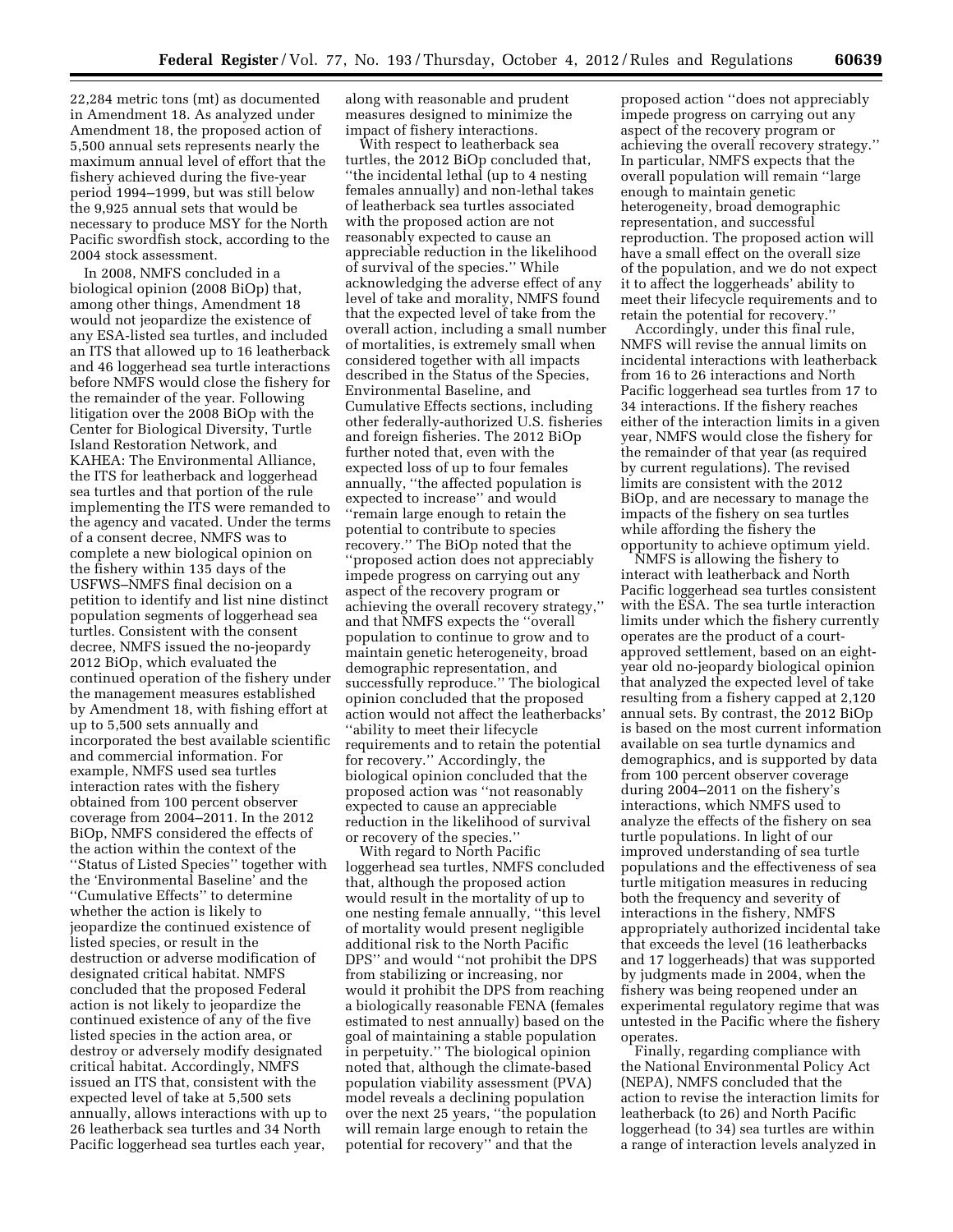the 2009 final supplemental environmental impact statement (FSEIS) for Amendment 18. NMFS also concluded that the 2012 BiOp, while containing more recent scientific information regarding the natural status of sea turtle populations, spillover effects, and fishery interactions with green sea turtles, presented no substantial changes to the action proposed in Amendment 18, or new circumstances or significant information relevant to the environment or bearing on the action or its impacts that were not already considered in the 2009 FSEIS.

*Comment 2:* Current management of the shallow-set fishery is causing jeopardy to leatherback and North Pacific loggerhead sea turtles. Until there is consistent evidence that both the Western Pacific leatherback and North Pacific loggerhead populations are significantly recovering, allowing incidental take and mortality of either species would be irresponsible and contrary to the mandates of the ESA. Furthermore, the Ninth Circuit has made clear ''even where baseline conditions already jeopardize a species, an agency may not take action that deepens the jeopardy by causing additional harm'' (*National Wildlife Federation* v. *NMFS,* 524 F.3d 917, 930 (9th Cir. 2008)).

*Response:* NMFS disagrees that the action will cause jeopardy. Likewise, NMFS concluded that the fishery, operating under the current management plan, is not causing jeopardy to listed sea turtles. In the 2012 BiOp, on which this action is based (and which provides related background information), NMFS relied on the best scientific and commercial information available to reach a no-jeopardy conclusion for the proposed action. Moreover, this action will not tip any sea turtle species into a state of jeopardy. See the response to Comment 1.

*Comment 3:* NMFS has an obligation under the ESA to ensure that fishery operations do not appreciably lower the species' chances of recovery, in light of the significant baseline impacts, such as fisheries bycatch, and cumulative threats to survival facing leatherbacks and loggerheads. Removing more sea turtles from shrinking populations that face growing threats from climate change and other impacts is not consistent with NMFS' duty to ensure the survival and recovery of these species.

*Response:* The NMFS and USFWS (1998) leatherback sea turtle recovery plan and loggerhead sea turtle recovery plan contain goals and criteria to

achieve recovery including, but not limited to, monitoring of nesting activity, determining population trends, identifying stock boundaries, reducing incidental mortality in commercial fisheries, and ensuring protection of marine habitat. NMFS used the information from the recovery plans and other sources to develop the 2012 BiOp, including the baseline information and PVA models, and to reach the nojeopardy conclusion.

As discussed in the 2012 BiOp, the proposed action will not impede progress on carrying out any aspect of the recovery plans or achieving the overall recovery strategies. The proposed action will not affect the majority of the recovery criteria or the highest priority tasks. We expect the overall leatherback and North Pacific loggerhead sea turtle populations to continue to maintain genetic heterogeneity, broad demographic representation, and successfully reproduce. The proposed action will have a small effect on the overall size of the populations. Therefore, NMFS does not expect the lethal and nonlethal takes of leatherback and North Pacific loggerhead sea turtles to cause an appreciable reduction in the likelihood of both their survival and recovery in the wild.

*Comment 4:* NMFS should not increase the annual allowable, incidental interactions with leatherbacks and loggerheads, and NMFS should review the regulations and protect sea turtles from being caught and killed in the shallow-set fishery.

*Response:* The Western Pacific Fishery Management Council and NMFS regularly review domestic fisheries management regulations, including how they relate to sea turtles and other protected species during public and agency meetings and during the rulemaking process. See the responses to Comments 1 and 3.

*Comment 5:* Sea turtle bycatch in commercial fisheries is one of, if not the greatest, threat to the recovery of leatherbacks, and NMFS should be seeking ways to reduce takes of this species instead of increasing them in order to accommodate fishing interests. Fishing at the same rate will result in killing more turtles per unit of effort.

*Response:* Most sea turtle interactions occur in foreign fisheries that lack sea turtle bycatch deterrent and mitigation regulations. NMFS has implemented a suite of fishery management measures designed to minimize sea turtle interactions and post-interaction mortality. Since the fishery re-opened in 2004, the required use of circle hooks

and fish bait has reduced sea turtle interaction rates by approximately 83 percent for leatherbacks and 90 percent for loggerheads compared to 1994–2002, when the fishery was operating without these requirements (Gilman *et al.* 2007). Gilman *et al.* (2007) also demonstrated that the requirements have greatly reduced incidents of serious injury, e.g., the number of deeply hooked sea turtles. Additionally, handling and release requirements reduce sea turtle mortality. This rule will not alter or diminish these protective requirements.

*Comment 6:* The proposed rule will result in an increased take and mortality of target and non-target fish, marine mammals (Bryde's whales, false killer whales, bottlenose dolphin, humpback whales, Risso's dolphins), and seabirds (black-footed albatross, Laysan albatross, short-tailed albatross). Moreover, the Hawaii swordfish fishery is among the fisheries with the highest amounts of bycatch in the U.S. despite its strict requirements on operations. This signals a need to reduce bycatch in the fleet, not increase bycatch under this action.

*Response:* Because there would be no substantial change to the operational requirements of this fishery, NMFS does not expect this rule to affect the catch, interaction, and discard mortality rates of any fish stocks or protected species. NMFS does not expect bycatch rates to increase beyond the levels analyzed in the 2009 FSEIS. As described in the 2009 FSEIS, NMFS estimates fish bycatch in this fishery to be about 6–7 percent of the annual catch. NMFS does not expect substantial changes to the operation of the fishery in terms of fishing effort, amount of swordfish catch, fishing methods and gear, location of fishing effort (action area), capture rates of target, non-target, and bycatch species, or impacts to their habitats that were not already considered in the 2009 FSEIS. Discard mortality for many species is unknown, but is not expected to increase because of the increase in the sea turtle interaction limits. The fishery lands and sells many of the fish species caught. Therefore, the fishery optimizes the use of most of the resources encountered. The fishery will continue to use the sea turtle, seabird, and marine mammal deterrents and mitigation measures that have effectively reduced and mitigated harm to incidentally-caught species.

The only ESA-listed seabird that has the potential to interact with the fishery is the short-tailed albatross. Observers have not recorded any short-tailed albatross interaction with the fishery since NMFS began monitoring the fishery with observers in 1994. On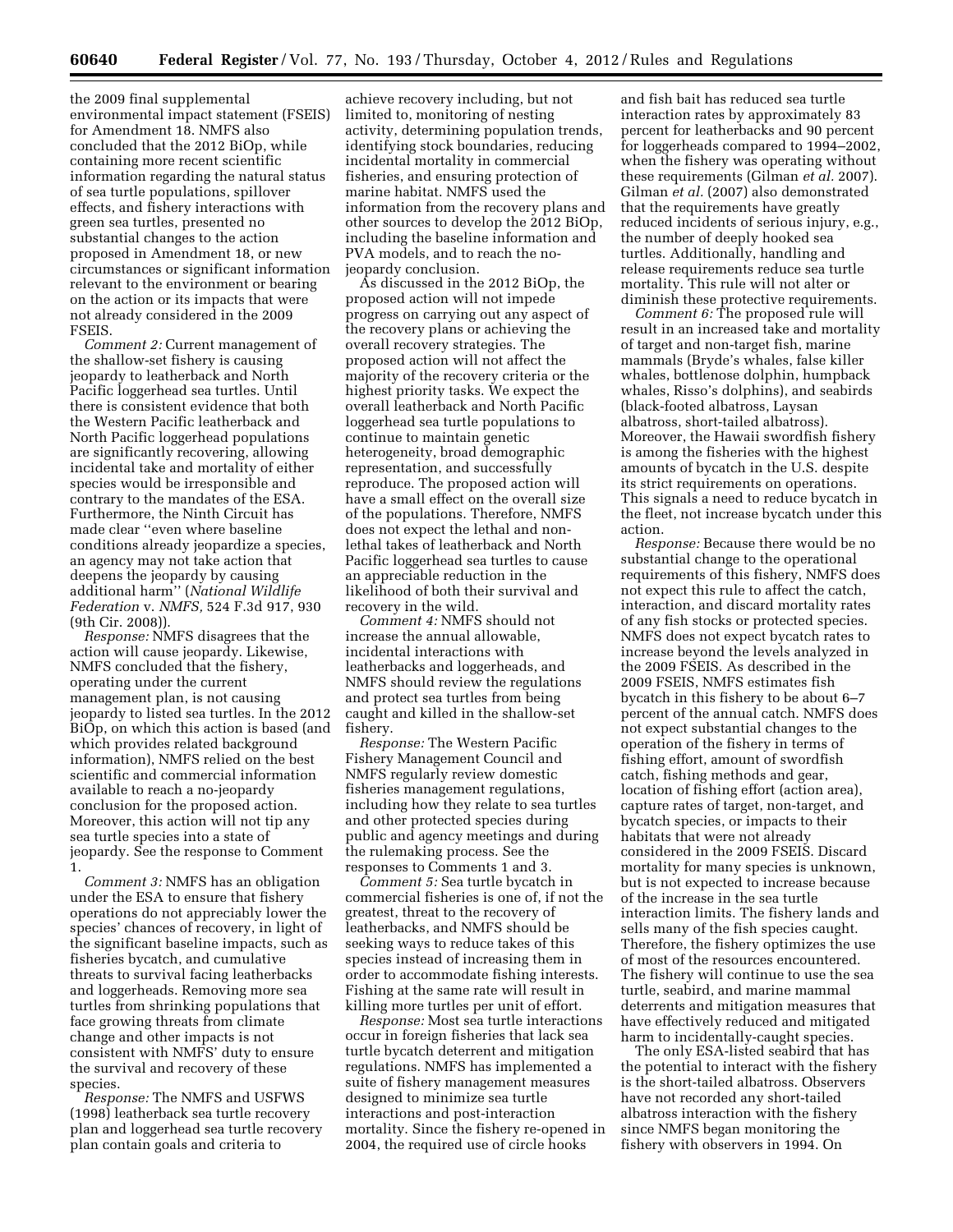January 6, 2012, the USFWS issued a no-jeopardy biological opinion for the fishery. The fishery will continue to use proven seabird deterrents and mitigation measures that have effectively reduced bycatch.

*Comment 7:* The proposed rule should be modified to: establish effort limits on the number of sets to minimize the bycatch of other non-target organisms; maintain observer coverage of no less than 100 percent in the shallow-set fishery; establish time/area closures; dynamic area management; reduction of fishing effort; establish an incidental take limit of one leatherback or loggerhead, such that the fishery is closed upon reaching the one interaction limit; and shortening lines.

*Response:* The suggested modifications are outside the scope of this rule, which revises the annual interaction limits for leatherback and North Pacific loggerhead sea turtles applicable to the fishery and continues the operation of the fishery under current requirements. Amendment 18, approved by the Secretary of Commerce and implemented by NMFS in 2010, considered and analyzed a broad range of alternatives, such as effort limits and time and area closures. See Amendment 18 for further information. The annual interaction limits in this rule are consistent with the ITS in the 2012 BiOp, which analyzed the continued operation of the fishery at a maximum annual effort of 5,500 sets annually. Since the ESA requires NMFS to consider the best available scientific and commercial information, NMFS had no basis with which to impose an annual interaction limit of one leatherback or loggerhead. Furthermore, an ITS of one would be contrary to the purpose of Amendment 18, which is to allow the fishery to achieve optimum yield, while continuing to protect sea turtles and other ESA-listed species. This action will maintain proven mitigation measures currently applicable to the fishery, such as circle hooks and safe handling techniques for protected species. This action does not change the 100 percent observer coverage for the fishery.

*Comment 8:* NMFS admits in the 2012 BiOp that the direct effects of the proposed action have a ''detectable,'' that is, appreciable, effect on the loggerhead sea turtle population. This meets the regulatory definition of an action that is likely to jeopardize the species.

*Response:* The terms detectable and appreciable are not synonymous in the context of the ESA. The 2012 BiOp stated that the proposed action would have a detectable influence on North

Pacific loggerheads but, after analyzing the status of the species, environmental baseline, effects of the action, and cumulative effects together, NMFS concluded that the proposed action would not likely jeopardize the survival and recovery of the species. *Jeopardize*  means to engage in an action that reasonably would be expected to reduce appreciably the likelihood of both the survival and recovery of a listed species in the wild by reducing the reproduction, numbers, or distribution of that species.

*Comment 9:* NMFS determined that the only way the Hawaii shallow-set longline fishery could reopen under the 2004 BiOp without jeopardizing leatherbacks and loggerheads would be to operate under the following restrictions: an effort limit of 2,120 sets annually, and interaction limits of 16 leatherbacks or 17 loggerheads, either of which, if reached, would result in the immediate closure of the fishery (72 FR 46608; August 21, 2007).

*Response:* The 2004 BiOp analyzed the proposed action recommended by the Council, including a limit of 2,120 shallow sets annually, among others. The Council based their recommendations on sea turtle interaction rates from longline fishing experiments in the Atlantic from 2001– 2003 that tested sea turtle mitigation gear and safe handling techniques to find interaction limits applicable to the model fishery. That process resulted in interaction limits of 16 leatherbacks and 17 loggerheads. These numbers did not represent the upper limit of interactions that would avoid jeopardizing these species, but rather they represented the number of anticipated interactions associated with the 2004 proposed action. While the 2004 BiOp concluded the interaction limits would not jeopardize these species, it did not conclude that these were the only interaction rates allowable under the ESA, because NMFS based the information on Atlantic experimental results.

Based on 100 percent observer coverage from 2004–2011, the 2012 BiOp found that actual interaction rates around Hawaii were lower for leatherbacks and loggerheads, compared to the Atlantic experiments from 2001– 2003. Relying on observed sea turtle interaction rates from the Hawaii shallow-set fishery from 2004–2011, the 2012 BiOp multiplied the proposed action of 5,500 sets per year by the average observed interaction rates per set to determine the interaction limits of 26 and 34, for leatherbacks and North Pacific loggerheads, respectively. Using the best available scientific and

commercial information, the 2012 BiOp similarly found that the continued operation of the fishery with 5,500 sets annually would not likely jeopardize the continued existence of any ESAlisted species in the wild.

*Comment 10:* NMFS should not increase the sea turtle interaction limits because both leatherbacks and North Pacific loggerheads species are ''critically endangered'' and likely to decrease in the future.

*Response:* NMFS disagrees. NMFS evaluated the impacts of the continued operation of the fishery on leatherback and North Pacific loggerhead sea turtles, and concluded in the 2012 BiOp that the action would not likely cause jeopardy. This final rule conforms to the ITS that was prepared in accordance with ESA. See the response to Comment 1 regarding compliance with ESA and the no-jeopardy conclusion in the 2012 BiOp.

*Comment 11:* In the context of the ESA, the proposed rule would appropriately continue to authorize the negligible levels of incidental leatherback and loggerhead take experienced in the shallow-set fishery. This process and the resulting agency findings convincingly and conclusively demonstrate that the effects of the shallow-set fishery on leatherback and North Pacific loggerhead sea turtle populations are negligible and that, for purposes of the ESA, the shallow-set fishery is not likely to jeopardize the continued existence of either species.

*Response:* NMFS agrees that this action is not likely to jeopardize the continued survival and recovery of any ESA-listed species in the wild.

*Comment 12:* In spite of conservation efforts for the small number of hawksbill sea turtles nesting and foraging around Hawaii, NMFS wants to increase the interaction limit for this species.

*Response:* This rule does not address interaction limits for hawksbill turtles; it only revises the annual interaction limits for leatherback and North Pacific loggerhead sea turtles. There has been no recorded interaction with a hawksbill sea turtle in the fishery, and the probability of a hawksbill interaction is extremely unlikely. If the fishery does interact with a hawksbill sea turtle, NMFS would re-examine the effects of the fishery on this species.

*Comment 13:* Explain how NMFS enforces the interaction limits, and provide the historical annual numbers of interactions and fishery closures. The reported numbers of interactions are low or underreported.

*Response:* NMFS observers document sea turtle interactions in the fishery.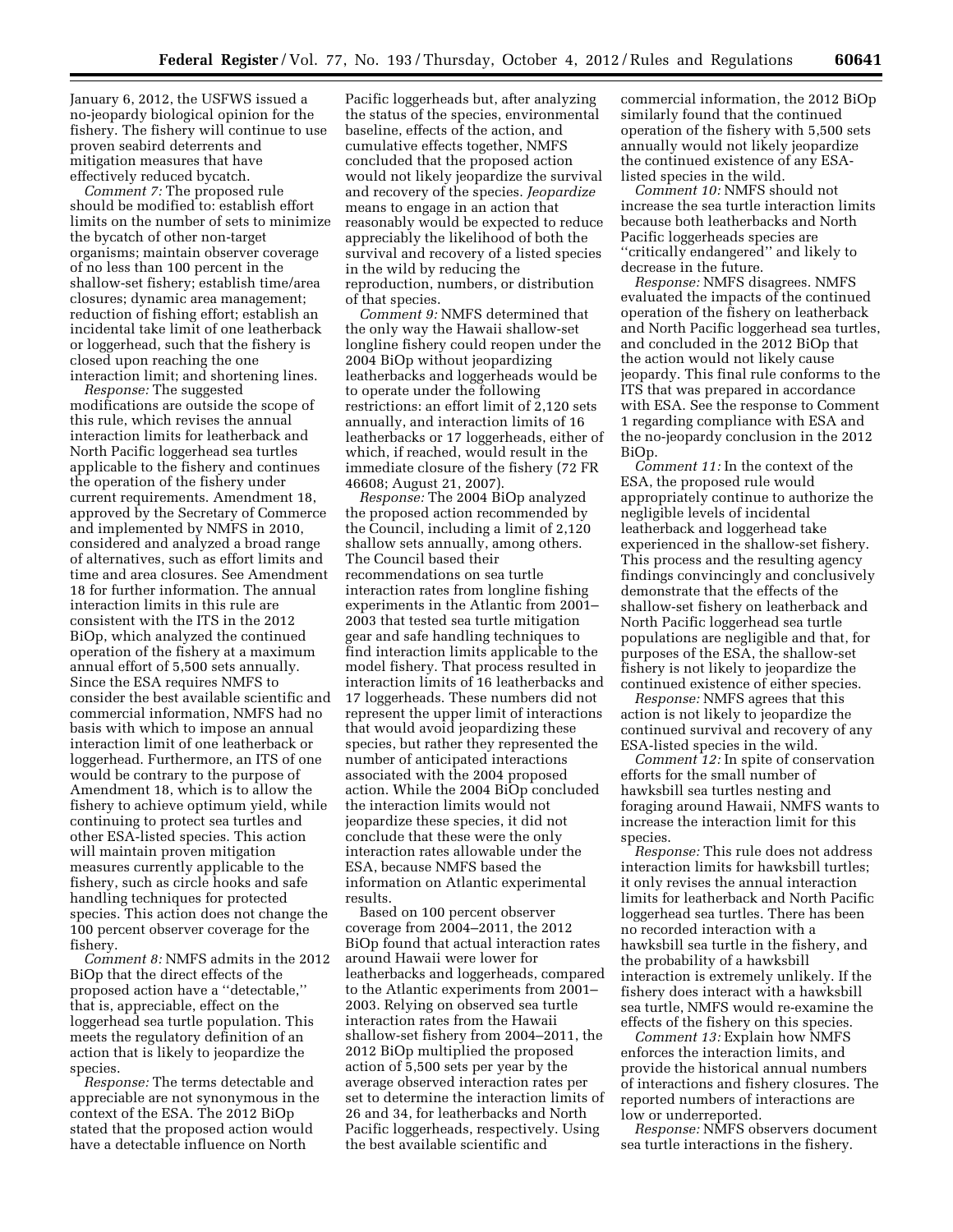Because there is an observer on each trip, NMFS is able to determine the number of turtles that interact with the fishery and does not believe numbers are low or underreported. In addition to observers, fishing vessel captains are required to report any interaction with protected species in Federal logbooks for all fishing trips. If the fishery reaches an annual interaction limit, NMFS closes the shallow-set longline fishery north of the Equator through the end of the calendar year via direct and immediate notification (e.g., satellite telephone, email, etc.) to vessel owners, permit holders, captains, and observers. NOAA's Office of Law Enforcement investigates potential violations of the ESA.

In 2006, the fishery reached the interaction limit for loggerhead sea turtles and, in 2011, the fishery reached the limit for leatherback sea turtles. Both times, NMFS closed the fishery for the rest of the calendar year. For more information on annual sea turtle interactions in the shallow-set longline fishery, see the 2012 BiOp and *[www.](http://www.fpir.noaa.gov/SFD/SFD_turtleint.html) [fpir.noaa.gov/SFD/SFD](http://www.fpir.noaa.gov/SFD/SFD_turtleint.html)*\_*turtleint.html.* 

*Comment 14:* There is no justification for setting kill limits that affect survival numbers, genetic diversity, unreported bycatch, and other unknown factors.

*Response:* Under ESA, NMFS may authorize the fishery to interact with protected species that would otherwise be prohibited, if conducted pursuant to a lawful activity, and if conducted in accordance with the terms and conditions of a no-jeopardy biological opinion and ITS. The annual interaction limits specified in this rule conform to the ITS in the 2012 BiOp. NMFS believes most interactions do not result in mortality. In fact, since 2004, NMFS has no documented direct observation of any sea turtle mortality in the shallow-set fishery with 100 percent observer coverage. However, in the 2012 BiOp, NMFS conservatively estimated post-interaction mortality rates of 22.0 percent for leatherbacks and 18.6 percent for North Pacific loggerheads, based on factors such as whether there is trailing gear, the placement and location of the hook, degree of entanglement, and physical condition. In addition, this rule does not change the 100 percent observer coverage for the fishery.

*Comment 15:* The proposed rule correctly sets annual interaction limits for leatherback and North Pacific loggerhead sea turtles that are consistent with the agency's recommendations, as set forth in the 2012 BiOp.

*Response:* NMFS agrees.

*Comment 16:* The proposed action is similar to NMFS' failed attempt in the

2008 BiOp and Amendment 18 where NMFS proposed to raise the annual incidental interaction limit for leatherback sea turtles from 16 to 17, and the limit for loggerheads from 17 to 46.

*Response:* The action analyzed under Amendment 18 and the 2009 FSEIS, and subsequently implemented by NMFS in 2010, raised the annual loggerhead interaction limit from 17 to 46, but did not change the interaction limit for leatherbacks. Under the process established by Amendment 18, interaction limits are to be established consistent with a biological opinion prepared under section 7 of the ESA. The 2012 BiOp satisfies this requirement. See the response to Comment 1.

*Comment 17:* The Magnuson-Stevens Act requires NMFS to manage fisheries responsibly to minimize bycatch, protect habitat, and prevent overfishing. As such, it would be irresponsible and illegal of NMFS to approve this proposed rule. NMFS continues to promote non-sustainable longline and drift gillnet fishing gear, violating laws and continually eroding the credibility of fishery management agencies.

*Response:* In addition to minimizing impacts on protected species, NMFS is required to manage fisheries sustainably by achieving optimal yield. The Secretary of Commerce approved, and NMFS implemented, the management program established in Amendment 18 to allow the fishery to achieve optimal yield of the swordfish stock, which is healthy, not subject to overfishing, and underexploited. The fishery ecosystem plan for pelagic species manages interactions and post-interaction mortality by continuing mitigation measures that have a proven effectiveness, including the use of large circle hooks, fish bait, and safe handling gear and procedures for protected species. The current action does not affect NMFS' ability to protect essential fish habitats and prevent overfishing. NMFS monitors the fishery to detect changes and would work with the Council to develop management measures if overfishing ever becomes a concern. An incidental benefit of Amendment 18 may be to provide positive benefits to non-target stocks. For example, the reduction in regulatory barriers may lead fishermen in the deepset fishery to participate in the shallowset fishery, thereby reducing fishing pressure on bigeye tuna stocks, which are experiencing overfishing. NMFS has no information indicating that the fishery is not operating sustainably.

In 1992, the United Nations banned high seas drift gillnet fishing. Drift

gillnets are not allowed in Federal waters around Hawaii or other U.S. Pacific Islands. The USA is a recognized leader in fisheries management worldwide and the Hawaii shallow-set longline fishery is among the most strictly regulated and sustainable suppliers of fresh seafood. NOAA's Office of Law Enforcement investigates potential violations of all applicable laws.

*Comment 18:* Hawaii's sea turtles and monk seals are important for tourism, because people enjoy diving and swimming with them. There are not enough of them, and they have been on the decline in Hawaii. Do not change how many sea turtles can be killed by lines or hooks before stopping fishing.

*Response:* Hawaii tourists enjoy seeing green sea turtles and, occasionally, hawksbill sea turtles. The numbers of nearshore green sea turtles have been increasing in Hawaii for over three decades, and the recent trend in the numbers of nesting hawksbill sea turtles in Hawaii is stable. The shallowset fishery operates hundreds of miles offshore in deep ocean waters where the density of green sea turtles is lower. The fishery interacted with six green sea turtles from 2004–2011, and there have been no reported or observed interactions with hawksbills. Based on very low densities of hawksbill sea turtles in the action area, and the lack of any interactions with longline fisheries around Hawaii, an interaction with a hawksbill sea turtle is extremely unlikely.

The fishery also will not likely affect monk seals. State of Hawaii and Federal laws protect sea turtles and monk seals; longline fishing is not allowed in nearshore waters around Hawaii, from the shoreline to about 25 to 75 nautical miles from shore.

*Comment 19:* The United States has the power and influence to persuade other nations to help save sea turtles from drowning in fishing nets. There should be regulation on what kinds of nets the fisheries can use. Turtle hatchback nets have seen some success with fisheries, so that could be a place to start. We cannot afford to wait and must lead by educating and teaching other countries that all vessels must be required to have turtle excluder devices (TEDs). Our government must check to make sure that the TEDs are in place and working.

*Response:* NMFS agrees, and works to develop fishing gear that conserves protected resources to the extent practicable. Fishing with nets, including trawls, is prohibited in Federal waters around Hawaii and other U.S. Pacific Islands. NMFS is also active in efforts to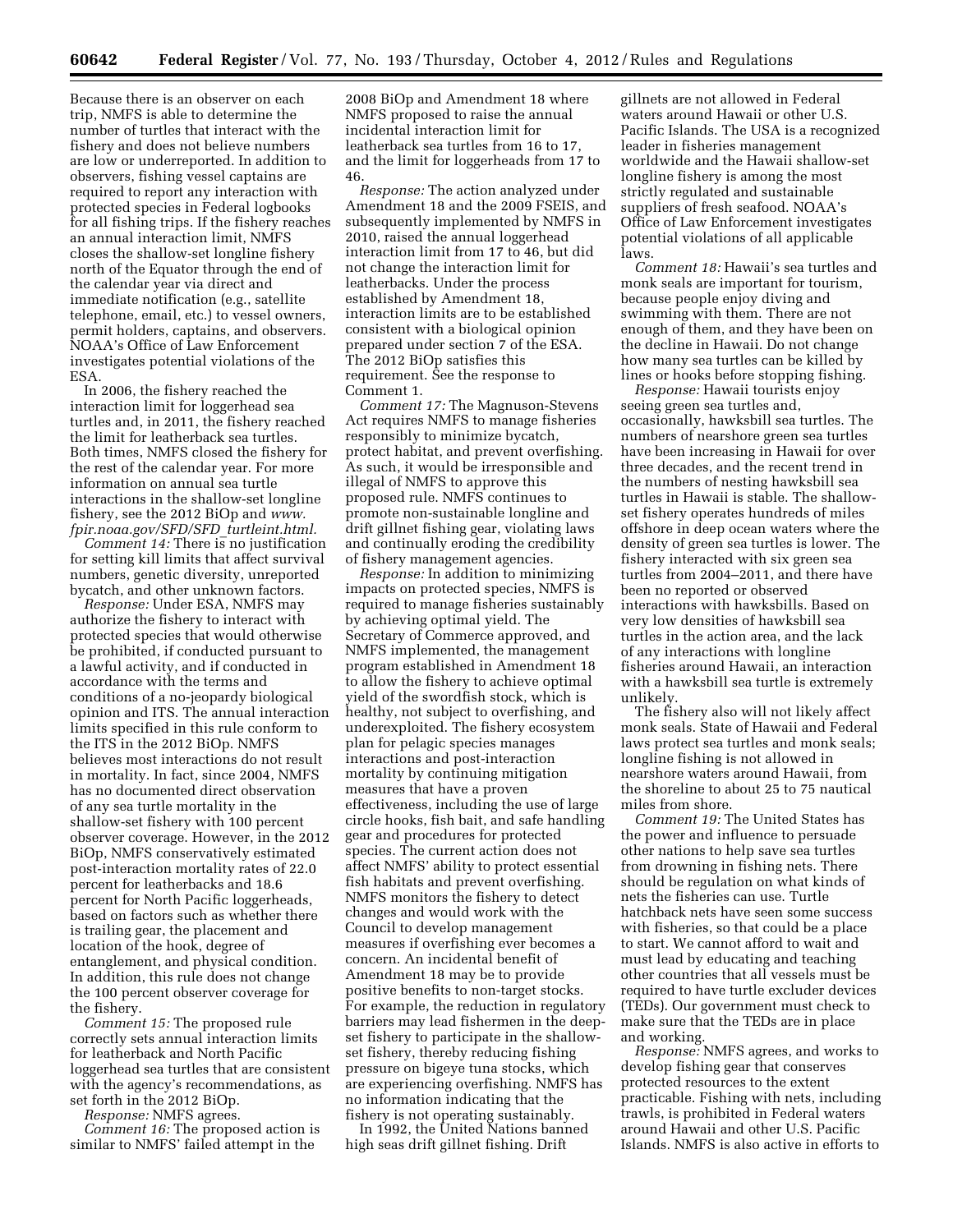reduce interactions with protected resources in fisheries worldwide. The U.S. participates in international fisheries management organizations (RFMOs) worldwide, including the Western and Central Pacific Fisheries Commission (WCPFC) and Inter-American Tropical Tuna Commission (IATTC) in the Pacific. Due to efforts by the U.S. in these RFMOs, proven sea turtle bycatch mitigation measures required in Hawaii are now required in other countries and by RFMOs. NMFS continues to collaborate with foreign agencies and conservation organizations, to develop conservation measures and responsibly manage fisheries.

*Comment 20:* The Magnuson-Stevens Act and MMPA provide a process by which NMFS must identify nations whose fishing practices result in the bycatch of protected living marine resources, including sea turtles, and certify whether each nation or, in the alternative, imported shipment, meets U.S. requirements for bycatch reduction. Specifically, ''were harvested by practices that do not result in bycatch of protected marine species, or were harvested by practices that  $*$   $*$ include mandatory use of circle hooks, careful handling and release equipment, and training and observer programs \* \* \*.'' Therefore, NMFS should restrict swordfish imports from fisheries that observe lower sea turtle and marine mammal conservation standards and, therefore, effectively reduce protected species mortality.

*Response:* The purpose of this rule is to implement the ITS from the 2012 BiOp for the shallow-set fishery, consistent with Amendment 18. Accordingly, the comment is outside the scope of this rule. However, NMFS works to identify fisheries that have high incidences of interactions with sea turtles and other protected species, and is actively engaged in efforts to manage fisheries bycatch through membership in international conventions such as WCPFC and IATTC.

*Comment 21:* The existing fishery, as regulated since 2004, has reduced loggerhead and leatherback bycatch by 97 [sic] percent and 83 percent, respectively, from prior levels, and every loggerhead and leatherback sea turtle that has interacted with the fishery during this time has been released alive.

*Response:* NMFS agrees, and this final rule will continue these successful measures.

*Comment 22:* The capture and entanglement of marine life on longlines reduces the efficiency of fishing operations and adds needless costs.

NMFS must consider the negative economic impacts on the fishery to increased levels of sea turtle take, in addition to the potential benefits that have been described.

*Response:* When these measures were implemented, NMFS considered efficiency in utilization of fishery resources, minimizing costs, and bycatch, as required under the Magnuson-Stevens Act. NMFS has no information to conclude that this rule will impose additional costs on fishery participants or increase inefficiency in utilizing fishery resources, and NMFS certified under the Regulatory Flexibility Act to the Small Business Administration that this action would not have a significant economic impact on a substantial number of fishing businesses.

*Comment 23:* The effects analysis in the 2012 BiOp ignores sub-lethal effects of hooking or entangling turtles, which can render them less able to feed, swim, or avoid predation. Instead, the biological opinion's jeopardy analysis focuses on how many of the interactions between turtles and longline gear will result in mortality.

*Response:* NMFS based this rule on the best available scientific and commercial information, including an analysis of sub-lethal effects and postinteraction mortality, as documented in the 2012 BiOp. While NMFS cannot predict whether a sea turtle will breed, swim, feed, or avoid predation after an interaction, NMFS evaluates whether the injuries are serious enough as to make survival unlikely, using sciencebased criteria.

*Comment 24:* Provide clarification for the proposed regulation in § 665.813(2)(i) that states, as soon as practicable the shallow-set longline fishery shall be closed. This vague statement seems like it could be taken advantage of quite easily if requirements or punishment were lacking.

*Response:* Because of the inherent difficulty of communicating with vessels at sea, it is not always possible to provide immediate notice of a fishery closure to participants. However, NMFS provides notice to fishermen as soon as practicable in several ways. Constructive notice, in the form of a notification in the **Federal Register**, and actual notice via telephone and email to vessels owners on land and vessel captains at sea. This process to publish a notice in the **Federal Register** may take several days. NMFS places telephone calls and text messages to vessel owners and captains much more quickly. For example, when NMFS closed the fishery in 2011, we were able to reach all owners and captains, either

directly or through observers on board the vessels, within several hours of reaching the interaction limit. NOAA's Office of Law Enforcement investigates potential violations of all applicable laws.

*Comment 25:* The proposed rule explained that there was no significant economic impact, yet there was no assessment provided. This begs the question of why revise the amount of turtle interactions if it means little to no impact on the economy? If there is no economic gain, then sea turtles should not be placed in more danger.

*Response:* This final rule will provide the swordfish fishery with the opportunity to achieve optimal yield for a fishery resource that is currently healthy and underexploited, while still maintaining important conservation and management safeguards for protected species. NMFS prepared a mandatory Regulatory Impact Review (RIR) under Executive Order 12866 on April 13, 2012, and made it available to the public during the public comment period at *[www.regulations.gov](http://www.regulations.gov)* as document NOAA–NMFS–2012–0068– 0005. In the RIR, NMFS analyzed the economic impacts on commercial fishery participants, and determined that the impacts would not be significant. This determination addresses the economic burden on the economy and the fishery, and does not suggest that the action would not have positive economic results.

*Comment 26:* The biological opinion, record of environmental consideration, and proposed rule did not recognize the proposed expansion of the California drift gillnet fishery discussed at the Pacific Fishery Management Council meeting in March 2012. The impacts to Western Pacific leatherback populations as a result of increased take in the American Samoa longline fishery as well as the California drift gillnet fishery must be considered and mitigated before making any determinations on increased take in the Hawaii swordfish longline fishery.

*Response:* NMFS disagrees. Actions taken by the Pacific Council in March 2012 relating to the California drift gillnet fishery and Pacific leatherback conservation area are preparatory and/or preliminary as to potential future action, if any, that the Pacific Council and NMFS might take. Given the uncertainty regarding the nature and scope of any future Federal action, or whether any Federal action will be taken at all, NMFS is unable to predict the potential effects any proposal from the Pacific Council on the environment or protected species at this time.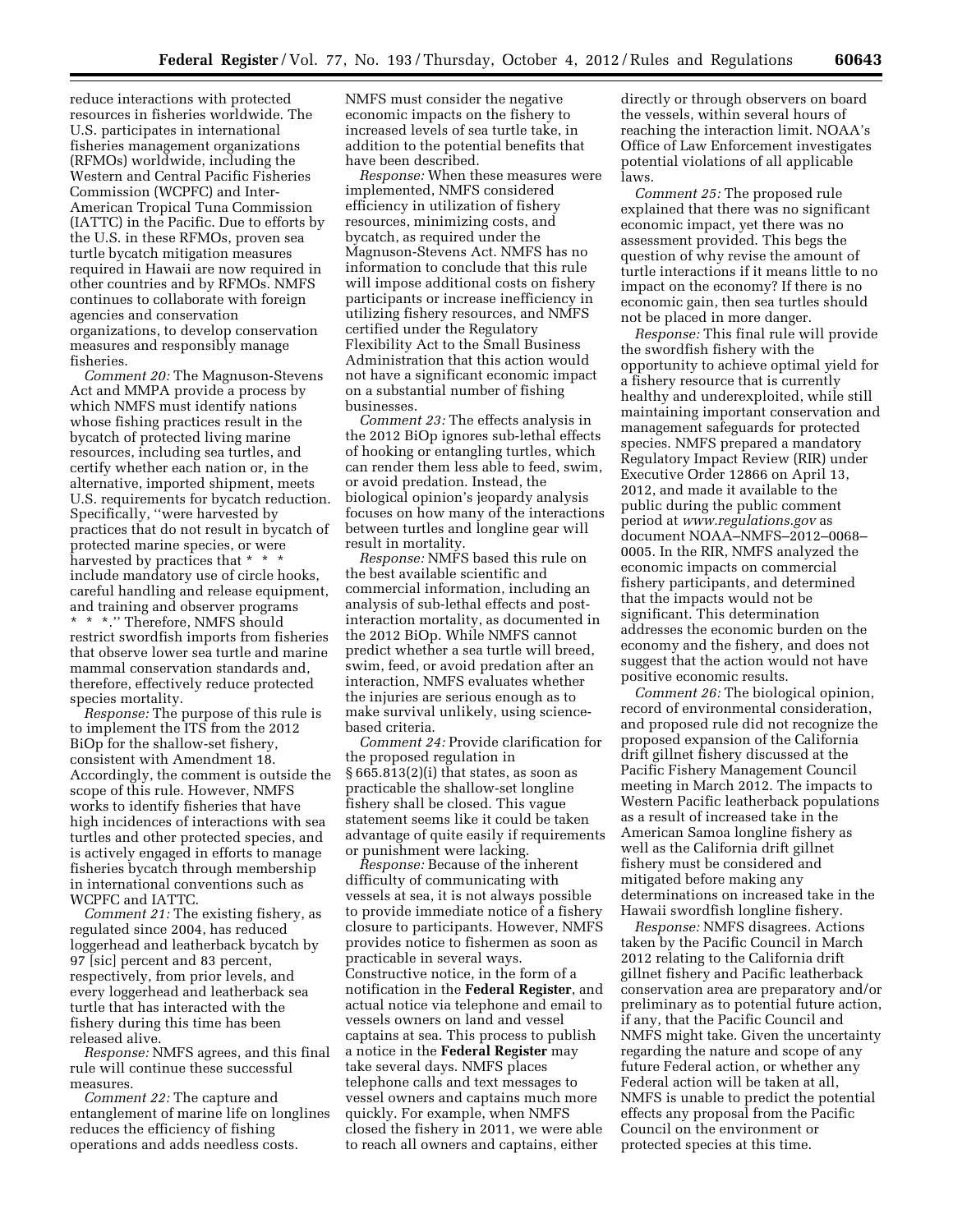With respect to the American Samoa longline fishery, NMFS considered, under a separate 2010 biological opinion, the impact of the American Samoa longline fishery on sea turtles. Since implementation of gear requirements to protect turtles, NMFS has not documented any additional sea turtle interactions in the American Samoa longline fishery. Although NMFS has taken action to mitigate the impact of the American Samoa longline fishery on sea turtles, we know of no requirement to demonstrate effectiveness of those measures prior to authorizing the continued operation of the Hawaii shallow-set fishery.

*Comment 27:* The proposed action to allow 34 loggerhead sea turtle takes, making up seven mortalities a year, would be an increase in the government-authorized killing of what is now an endangered distinct population that, according to the climate-based PVA model, is clearly at high risk of extinction. The classical PVA model portrays an optimistic look for the loggerhead population and makes unrealistic assumptions that all environmental and human caused impacts will remain constant. NMFS discounts the classical PVA model because it is driven primarily by the last three years of loggerhead nesting, not the long-term trend showing a significant decline in the population. Therefore, NMFS should not allow an increase in sea turtle interaction levels.

*Response:* The 2012 BiOp is largely a qualitative evaluation of the general direction and magnitude of the probabilities projected in the climatebased PVA model, informed by relevant information from other sources. NMFS acknowledges that both the classical and climate-based approaches have limitations. Although the classical PVA model projected robust growth of the loggerhead population based on a linear projection of nesting data, we discounted that model specifically because the classical PVA model predicts future population sizes in linear fashion when many species, especially sea turtles, have populations that oscillate over time due to factors for which the model cannot account.

The climate-based PVA model, with results that differed from the classical PVA model, was more rigorous in applying data from the Pacific Decadal Oscillation (PDO) and, therefore, more useful to the analysis. According to Van Houtan (2011), the climate-based PVA model captures climate dynamics through two mechanisms: Juvenile recruitment and breeding remigration. This model recognizes that females do not breed annually; rather, breeding

occurs when ocean conditions are sufficient for females to reproduce. In addition, juveniles are considered more susceptible to oceanographic variability as they have a limited ability to exploit their surroundings for food. Van Houtan and Halley (2011) concluded that loggerhead nesting varies synchronously within regions, suggesting that climate pressures operating over large geographic areas and time series account for periods of high and low abundance.

Considering the above, however, and given that a small number of sea turtle experts only recently developed the climate-based PVA model and that it uses a relatively short 25-year predictive period, we were cautious not to rely completely on any one model. NMFS chose to proceed carefully with a quantitative and qualitative empirical evaluation of the climate-based PVA model, along with inputs from multiple experts and sources. Based on this approach, we predicted an oscillating decline of the population below a 50 percent quasi-extinction threshold within one generation (25 years) due largely to climate-forcing factors. As noted in the 2012 BiOp, this threshold does not mean that the population will become functionally extinct; rather, it is an assumed fraction of the current population size (in this case, 50 percent) by which the population projections were modeled.

The fishery's impact, though detectable, would not appreciably reduce the likelihood of the North Pacific loggerhead's survival and recovery, in that the population would remain large enough to maintain genetic heterogeneity, broad demographic representation, and successful reproduction. In particular, with an adult female nesting population conservatively estimated at 7,100, the effect of the removal of one adult female under the proposed action (0.35 percent of the estimated total population over 25 years) would be insignificant, and that the additional risk to the DPS that would result from loss of one adult female annually is negligible. NMFS has no empirical basis with which to leave the current 16 leatherback and 17 loggerhead sea turtle incidental take levels in place.

*Comment 28:* Data input into both the classical and climate-based PVA models from converting juveniles to adult equivalents using central estimates of North Pacific loggerhead sea turtle age (13 years old) and post-hooking mortality (18.6 percent) is problematic and overly risky. NMFS wrongly assumes that 100 percent of the mortalities are juveniles for calculating

the adult equivalent mortality after stating that 96 percent of mortalities are juveniles from direct observation of carapace length. Turtles may be older and closer to reproductive age than estimated, and there is substantial uncertainty in the post-hooking mortality estimates and actual mortality could be much greater.

*Response:* NMFS relied on the best scientific and commercial information available in developing the 2012 BiOp, which formed the basis for this final rule. As discussed in section 7 of the BiOp, 96 percent of loggerheads captured in the fishery were juveniles with the most common carapace length being about 57 cm. Based on studies conducted on loggerhead turtles in the Atlantic, this size turtle is equivalent to a 13-year-old turtle (there are no size-atage comparisons for loggerhead turtles in the Pacific). In addition, NMFS used three different survival rates established for turtles between the ages of 13 and 25. NMFS applied a conversion formula to determine the annual effect of the action on adult females. In order to estimate adult equivalents that will be affected by the action, survival rates (Snover 2002) were applied to three distinct life stages that would occur between age 13 and the age at first reproduction estimate of 25 years (2012 BiOp Figure 4c and Table 6; Van Houtan 2011). The three survival rates applied to convert juveniles to adults were 0.81, 0.79, and 0.88 (Snover 2002, Van Houtan 2011). Seven juvenile mortalities result in the annual removal of the equivalent of one adult female (0.31 adult females round to 1) (2012 BiOp Figure 4c and Table 6; Van Houtan 2011), which included that female's reproductive potential and the lost reproductive potential of the unborn hatchlings. NMFS rounded this number to one, because the mortality of a fraction of a turtle is not biologically realistic and, therefore, made the estimate much more precautionary.

The calculation of adult female equivalents was rounded to the nearest significant digit, which conservatively accounts for variation in percentage of adult female equivalents. The difference to the mortality estimate if we included four percent of adults (assuming 96 percent are juveniles) in our calculation would mean an additional 0.13 adult female equivalent, which when added to 0.43 would still round up to 1 adult female mortality annually. Therefore, this single adult female equivalent mortality per year is a precautionary estimate that accounts for variation in the model's underlying assumptions.

NMFS derived the post-interaction mortality rates used in the effects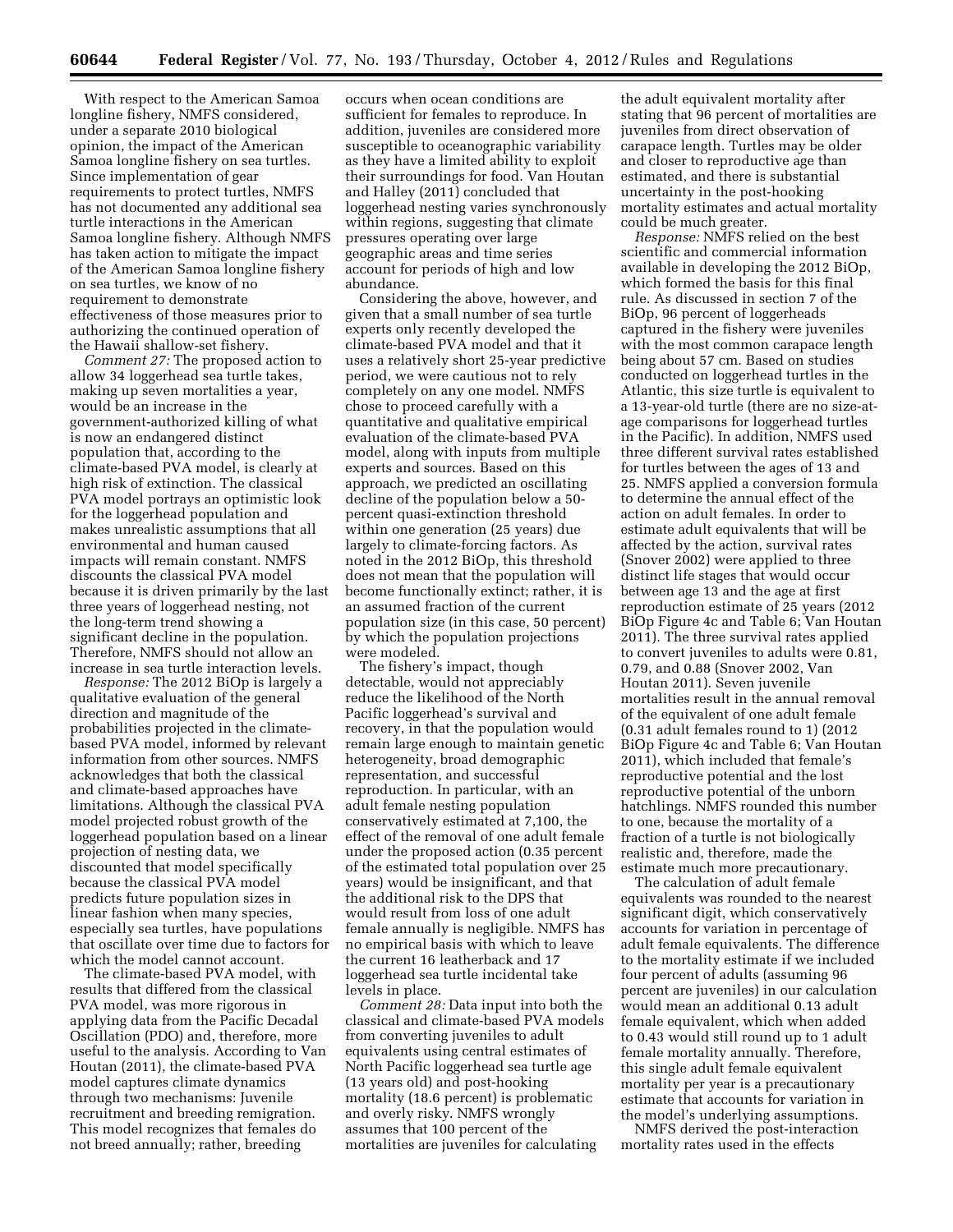analysis from a workshop that developed criteria for assigning postinteraction mortality values based upon identified variables, including hook placement, degree of entanglement, and physical condition (Ryder et al. 2006). NMFS relied on a conservative and established approach for applying its guidance on sea turtle post-interaction mortality rates in developing the 2012 BiOp. Therefore, the mortality rates did not appear to be over- or underestimated.

*Comment 29:* The climate-based PVA model is inconsistent with empirical nesting data, and the results conflict strongly with the classical PVA model. Therefore, there is no justification for NMFS using the climate-based PVA model as a basis for a no jeopardy finding, as it is directly contrary to the best available science.

*Response:* The 2012 BiOp analysis is largely a qualitative evaluation of the general direction and magnitude of the probabilities projected in the climatebased PVA model, informed by other relevant information from other sources. NMFS acknowledged that both the classical and climate-based approaches have limitations. For example, although the classical PVA model projected a decline in the leatherback population based on a linear projection of nesting data, NMFS discounted the model because of its inherent limitations. In particular, NMFS noted that the classical PVA model predicts future population sizes in linear fashion when many species, especially sea turtles, have populations that oscillate over time due to factors for which the model cannot account. NMFS found that the climate-based model, which differed from the classical PVA model, was more rigorous in applying actual data (i.e., PDO data) and, therefore, more useful to our analysis. According to Van Houtan (2011), the climate-based PVA model captures climate dynamics through two key turtle life stages: neonates and nesting females. This model recognizes that females do not breed annually, but when ocean conditions are sufficient for females to reproduce. In addition, juveniles are considered more susceptible to oceanographic variability as they have a limited ability to exploit their environs for food. Van Houtan and Halley (2011) concluded that sea turtle nesting varies synchronously within regions, suggesting that climate pressures operating over large geographic areas and time series account for periods of high and low abundance.

However, given that the climate-based PVA model was only recently developed by a small number of sea

turtle experts, and its relatively short 25-year predictive period, NMFS was cautious not to rely completely on any one model, and elected to proceed carefully with a quantitative and qualitative empirical evaluation of the climate-based PVA model along with inputs from multiple experts and sources, where available. Based on our analysis, NMFS anticipates a rebound of the leatherback population due to decadal oscillations in the North Pacific Ocean and that the number of nesting females will increase over 80 percent by the year 2035. Further, when NMFS analyzed the proposed action with the annual mortality of four adult females, there is a measureable loss to the population, but the population still grows. We determined that the proposed action would not appreciably reduce the likelihood of survival and recovery of the species in the wild. We expect the overall population to continue to grow and to maintain genetic heterogeneity, broad demographic representation, and successful reproduction. Further, we expect the proposed action to have a small effect on the overall size of the population, and we do not expect it to affect the leatherbacks' ability to meet their lifecycle requirements and to retain the potential for recovery.

*Comment 30:* NMFS limits jeopardy analysis to only the next 25 years and does not adequately assess long-term threats, extinction risk, or jeopardy, for a long-lived species like sea turtles. Recent studies highlight the serious threats future climate change poses to endangered turtles, threats that would only be compounded by the substantial increases in fishery-related take the agency proposes to authorize. See Conner, 848 F.2d at 1454 (NMFS ''cannot ignore available biological information''); see, e.g., Saba *et al.*  (2012); Tomillo *et al.* (2012). Both of these peer-reviewed studies project climate change-related impacts to the year 2100, demonstrating that NMFS could have, but failed to, model such impacts far beyond the 25 years with which the agency contented itself.

*Response:* The ESA requires NMFS to make predictions only as far as it can adequately explain reliance on the data. NMFS evaluated the effects of this rule, as analyzed in the 2012 BiOp, over the next 25 years, which corresponds to the forecast limitations of the climate-based PVA model. The climate-based model uses the historic nesting data for North Pacific loggerheads, but then adds the long-term dynamics of climate forcing on the population. Van Houtan and Halley (2011) demonstrated that climate plays a primary role in juvenile recruitment for North Pacific and

Northwest Atlantic loggerhead populations. Their model accurately accounts for the last several decades of nesting trends at various spatial scales in two different populations and accounted for annual fluctuations over the 20–30 years. NMFS relied on the best available information in projecting out to 25 years. For further information on the reliance on the PDO, see Van Houtan and Halley (2011) and Van Houtan (2011).

Papers referenced by the commenters regarding Eastern Pacific leatherbacks only evaluate land-based climate change effects, such as sand temperature on hatchlings, which is why they could project out to 2100. The climate-based PVA model relies on the strong correlation that exists between sea turtle population trends and the Pacific Decadal Oscillation (PDO). The PDO cannot be predicted beyond what information we now have, and is currently limited to the next 25 years; therefore, the model cannot forecast climate-forcing population trends beyond that period. The correlation between hatchling success and favorable oceanic conditions prior to nesting is poorly understood, and NMFS cannot directly translate effects on the Eastern Pacific leatherback to the Western Pacific leatherback population. Since 1995, none of the genetic samples collected from interactions in the shallow-set fishery is from the Eastern Pacific leatherback population.

*Comment 31:* The climate-based PVA model does not account for cumulative effects of other impacts. It does not include other anthropogenic mortalities (e.g., bycatch in other fisheries), rather just the direct effects of the proposed action.

*Response:* NMFS based this rule on the 2012 BiOp, which used a climatebased PVA model that examined bottom-up climate forcing at two turtle life stages, both with and without the proposed action. The 2012 BiOp considered other anthropogenic threats and sources of mortality, for example, bycatch in other fisheries, in Status of the Species, Environmental Baseline, and Cumulative Effects sections. The no-jeopardy determination in the opinion is based on the effects of the action within the context of the species' status, environmental baseline, and cumulative effects to determine if the proposed action analyzed in the 2012 BiOp can be expected to have direct or indirect effects on threatened and endangered species that appreciably reduce the likelihood of surviving and recovering in the wild by reducing their reproduction, distribution, or numbers.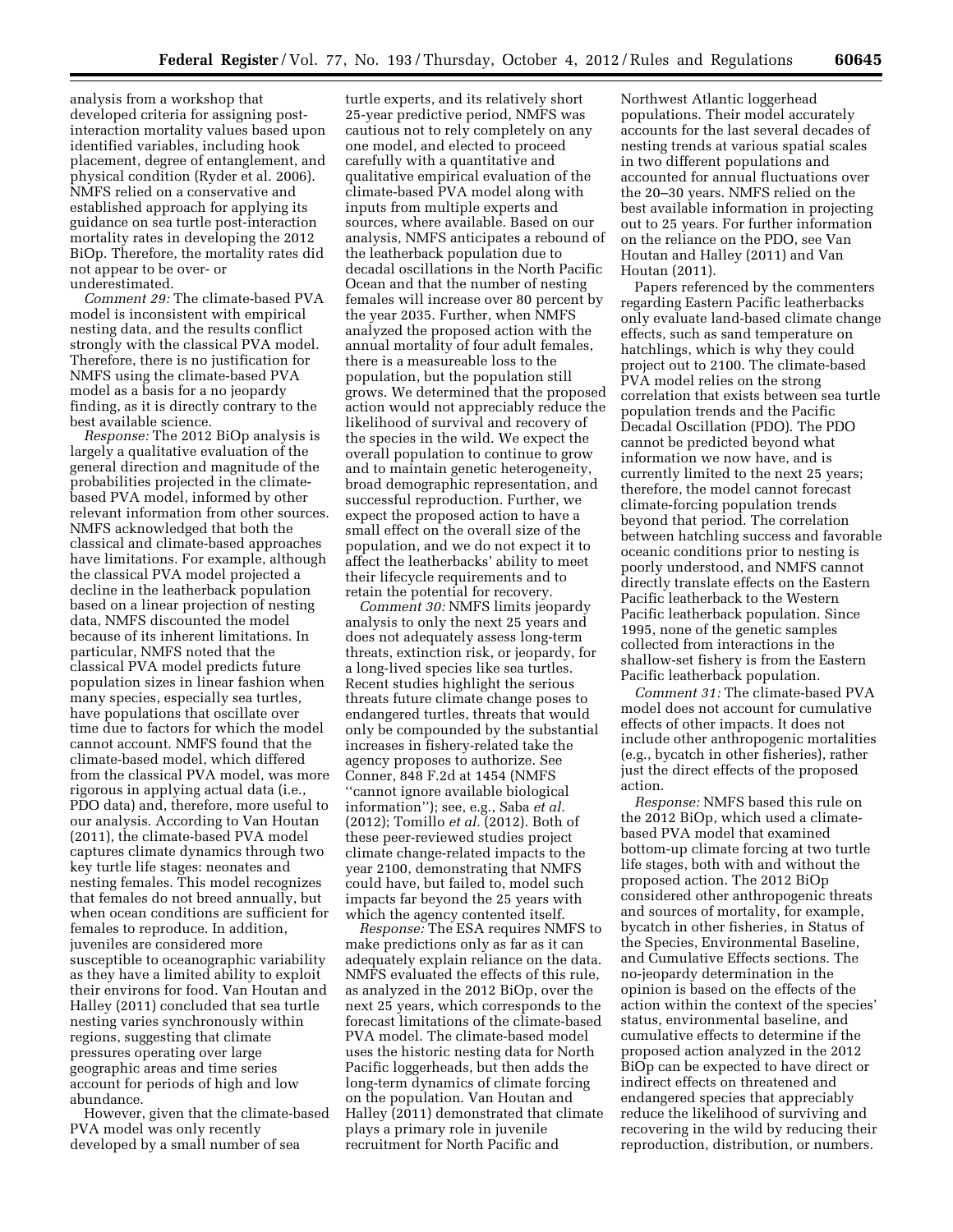*Comment 32:* NMFS failed to consider information (e.g., Tapilatu *et al.,*  unpublished) that indicates that leatherback sea turtles are declining at a much faster rate than analyzed in the 2012 BiOp and are at imminent risk of extinction. NMFS also fails to acknowledge that its own analysis reveals that leatherback sea turtles would experience a much higher rate of decline and that the proposed action is deepening the baseline conditions that are causing jeopardy.

*Response:* This rule is based on analyses in the 2012 BiOp, which considered all relevant information relating to leatherback sea turtle population status and trends, including Tapilatu et al. (unpublished). The 2012 BiOp, Status of the Species section for leatherbacks specifically acknowledged anecdotal reports from the early 1980s suggesting declines in leatherback nesting prior to reliable nest counts beginning in 1993. In addition, the 2012 BiOp considered information relating to the nesting population of the Jamursba-Medi component of the Western Pacific leatherback population from 1993–2010, which includes the Bird's Head peninsula as addressed by Tapilatu et al. (unpublished) and others, with the overall trend slightly declining. See also the responses to Comments 1, 2, and 3.

*Comment 33:* A central theme throughout the BiOp is the argument that allowing U.S. fishermen to kill more leatherback and loggerhead sea turtles will actually save more turtles globally in the long run. NMFS has specifically failed to demonstrate that production in other countries has increased or will increase to meet U.S. demand. It is entirely reasonable to conclude that international fisheries for swordfish will operate, if not expand, regardless of the Hawaii shallow-set fishery. Conversely, there is no empirical evidence to suggest that increased domestic production will result in decreased fishing effort by other swordfish producing nations. Ultimately, the Chan and Pan (2012) results depend on their underlying assumption that sea turtle interaction rates are higher from the countries from which the U.S. imports swordfish, not on actual data showing that this necessary condition holds. NMFS does not present clear evidence that increases in U.S. swordfish production lead to reductions in overall global swordfish effort. Given that the Hawaii shallow-set fishery has not hit its set limit even once since 2004 (and hit the cap on turtle take in only two years) and annual effort has varied from a low of 135 in 2004 to a high of 1,875 sets in 2010, foreign fishermen have had no way of knowing

what level of domestic fishing would take place in any given year since the fishery reopened.

*Response:* In the 2012 BiOp, NMFS carefully evaluated the best available scientific and commercial information regarding the beneficial spillover effects from the Hawaii shallow-set fishery. The analysis considered whether sea turtles are affected, if and when the production by foreign fleets (that are known to have higher turtle interaction rates) displaces U.S. swordfish production (Hawaii represented 74 percent of all U.S. Pacific landings before 2001) in the same general area of the central and North Pacific. Chan and Pan (2012) conducted a new study of production displacement that was not considered by Rausser *et al.* in 2008, and presented empirical data to establish that, while U.S. swordfish production in the Pacific Ocean declined, foreign production increased. Between 1991 and 2009, swordfish production in the eastern central and northeast Pacific, where the Hawaii shallow-set fishery operates, had been stable or declining slightly, whereas production in the western central and northwest Pacific had trended upward, particularly after 1996. Using data on 1999–2009 global swordfish production from the Food and Agriculture Organization of the United Nations, the authors demonstrated that the foreign production in the central and North Pacific increased when the U.S. swordfish production decreased, and vice versa. The authors also used these empirical data to measure the degree of swordfish production displacement between U.S. and non-U.S. fishermen, and found the degree of displacement to be one-to-one. Chan and Pan (2012) incorporated variability and randomness in production throughout the time series. The result of the model showed fishing effort and capacity may be affected by regulation and, therefore, demonstrated a correlation of swordfish production displacement between foreign and U.S. fisheries. Based on this analysis, NMFS identified spillover effects as potential indirect effects of the proposed action. NMFS did not, however, incorporate these beneficial spillover effects in our quantitative PVA models, and NMFS reached the nojeopardy conclusion both with and without the beneficial effects of spillover, formulating an ITS only on the expected adverse effects of the proposed action.

*Comment 34:* The NMFS 2012 Technical Memorandum on spillover effects is founded on a number of unsupported assumptions, not on any actual bycatch or observer or swordfish landings data from any foreign fisheries. The populations of sea turtles in question are not globalized resources. The take of an Atlantic leatherback turtle does not have the same effect on the Western Pacific population of leatherback turtles as the take of a Western Pacific leatherback turtle. Therefore, the assumption that sea turtle bycatch has the same biological effect regardless of where it occurs is markedly incorrect at a fundamental biological level. In other words, it does matter where the sea turtles are caught; therefore, they cannot be considered ''globalized resources.'' Further, Chan and Pan (2012) summarize their argument in terms of total number of turtles, even though there are at least four different species representing dozens of different populations. Also, there is no evidence that if the U.S. swordfish supply did in fact saturate the market, that foreign fleets would not simply sell to other markets where there is a demand for swordfish, casting considerable doubt on the market transfer effect. If NMFS has determined that U.S. demand for swordfish is causing harm to sea turtle populations globally, it has the responsibility to engage in consumer awareness campaigns aimed at reducing domestic swordfish demand.

*Response:* In the 2012 BiOp, NMFS identified and analyzed the spillover effect as a potential indirect effect of the proposed action. Because data on foreign fisheries are incomplete, NMFS' estimates of foreign fishery interaction rates may be imprecise, and the expected number of sea turtle interactions with foreign fisheries that would be avoided by this action cannot be confirmed by direct observation. Thus, the precision of analyzing spillover effects is not the same as for the domestic fishery with 100 percent observer coverage. For those reasons, NMFS did not include numerical determinations of sea turtle mortalities that will be avoided because of the spillover effect in our quantitative PVA models.

NMFS focused the analysis on whether sea turtle populations benefit when U.S. swordfish production displaces the fishing activities of foreign fleets that are known to have higher turtle interaction rates in the same general area. Chan and Pan (2012) projected a global beneficial effect for sea turtles to occur when the fishery fished at the effort level of 5,500 sets with a projected production of 5,461 mt of swordfish, and where there is a oneto-one displacement for the increased swordfish production, which is proportionally deducted from foreign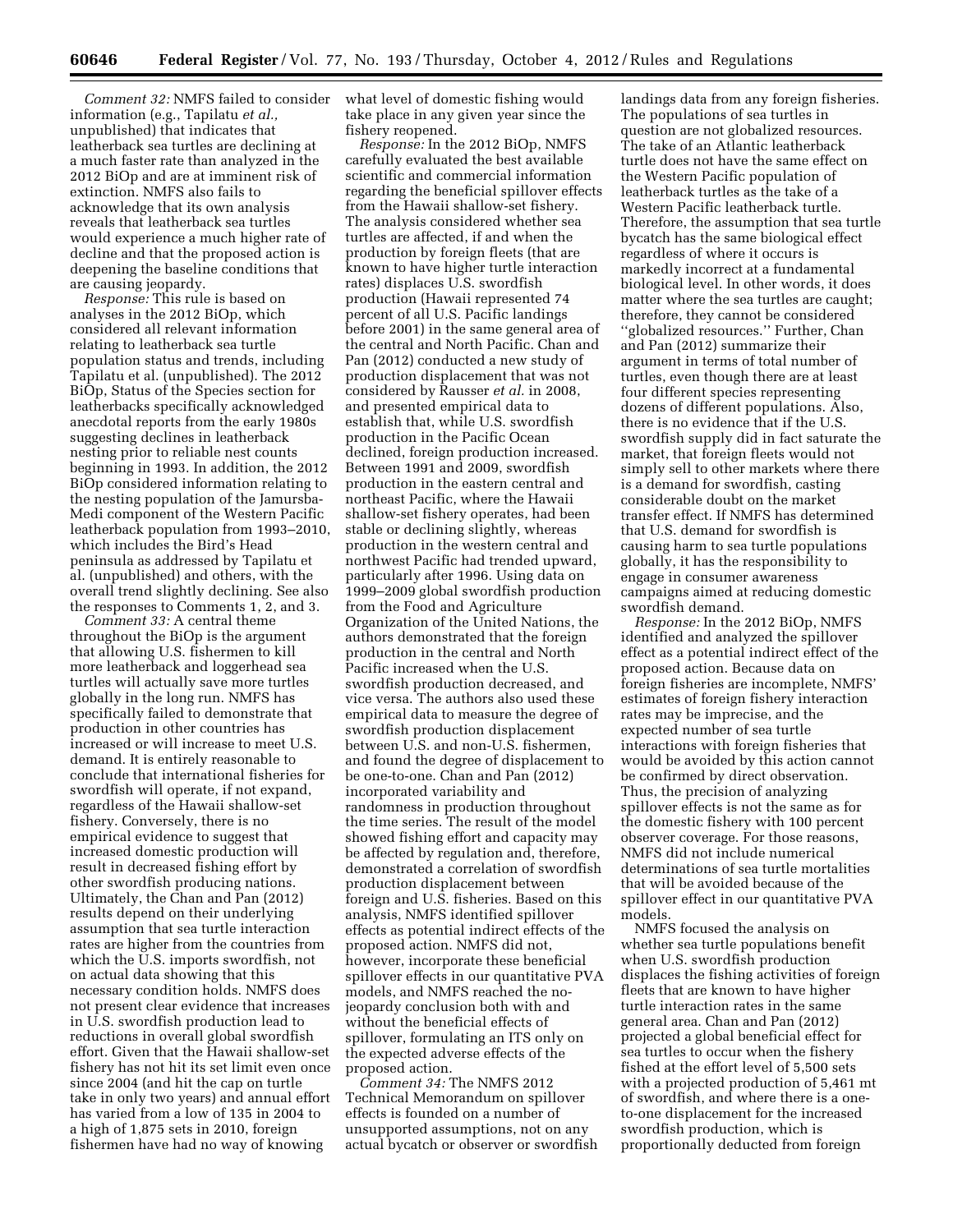fleets. Under these circumstances, Chan and Pan (2012) determined that an increase in swordfish production by the fishery from 1,761 mt to 5,461 mt would replace 3,700 mt of foreign swordfish production, which would result in a decrease in turtle interactions by 12 percent, or 221 individual turtles of all species combined.

Because leatherbacks represent about 40.2 percent of the turtles caught in the shallow-set fishery in the action area in the North Pacific, NMFS estimated that, in the Pacific Ocean, there would be 89  $(221 \times 40.2 \text{ percent})$  fewer leatherback interactions with longline gear from international fisheries at this level of increase in U.S. swordfish production. Similarly, because North Pacific loggerheads represent about 52.8 percent of the turtles caught by the shallow-set fishery, we estimated that there would be 117 (221  $\times$  52.8 percent) fewer loggerhead interactions in longline gear from international fisheries at this level of increase in U.S. swordfish production.

Chan and Pan (2012) discussed in detail the methodology for identifying the one-to-one displacement of U.S. swordfish production to non-U.S. production. NMFS was conservative in applying principles of economic analysis in the 2012 BiOp. For example, based on the fishery's potential effort level of 5,500 sets per year, and the expected one-to-one displacement of foreign swordfish production, the proposed action would result in 20–29 fewer leatherback sea turtle mortalities annually from displaced foreign swordfish production to meet U.S. demand, or an overall decrease in leatherback mortalities of 14–23 individuals annually from foreign longline fisheries in the central and North Pacific. Similarly for loggerheads, after accounting for the direct effects of the proposed action and the indirect spillover effects, the 2012 BiOp concluded that the proposed action would result in 22–47 fewer loggerhead sea turtle mortalities annually or an annual reduction of 15–40 loggerhead mortalities from foreign longline fisheries in the central and North Pacific. However, because the mortality reduction data associated with the spillover effect are not as robust as those analyzed for direct effects, we did not ''offset'' the direct effects of the proposed action (6 leatherback and 7 loggerhead total mortalities) in our quantitative PVA models, such that the fishery would effectively be credited for mortalities avoided from foreign fisheries. Similarly, the 2012 BiOp reached a no-jeopardy conclusion with and without considering the beneficial

effects of spillover, and formulated the ITS only on the expected adverse affects of the proposed action.

With respect to consumer awareness campaigns, NMFS maintains FishWatch (*[www.fishwatch.gov](http://www.fishwatch.gov)*), a web site that provides consumers with easy-tounderstand science-based facts to help make smart, sustainable, and healthy seafood choices. See the response to Comment 33.

*Comment 35:* NMFS should hold an independent review of the methods and findings in the 2012 BiOp.

*Response:* NMFS' information quality procedures do not require external peer review of biological opinions. However, some of the references in the 2012 BiOp were peer-reviewed, e.g., the Chan and Pan (2012) spillover effects paper, the Van Houtan and Halley (2011) climateforcing publication, and the Van Houtan (2011) PVA models paper. Further, the Center for Independent Experts also reviewed the Chan and Pan (2012) Technical Memorandum on spillover effects.

*Comment 36:* The regulatory record establishes that, taken as a whole, the effects of the shallow-set fishery are beneficial to both leatherback and North Pacific loggerhead sea turtles.

*Response:* In the 2012 BiOp, NMFS identified and analyzed the spillover effect as a potential indirect effect of the proposed action. NMFS believes that the proposed action will likely provide an overall benefit to sea turtle conservation by displacing the foreign effort of fisheries that follow less effective sea turtle mitigation measures. For further information regarding spillover effects, see the responses to Comments 33 and 34.

*Comment 37:* NMFS should issue its final rule in a timely manner so that regulation of the shallow-set fishery may resume in a way that is consistent with applicable science and law.

*Response:* NMFS agrees. *Comment 38:* The theory underlying all market transfer analysis is basically sound in that in a global economy a change in a commodity chain in one region will often have ripple effects across other regions. However, unless it can be shown that the swordfish that are not caught by Hawaiian swordfish producers are caught by others, leaving total global production unchanged, then the case for increased turtle bycatch does not exist. This type of analysis would require detailed swordfish stock analysis and DNA testing to determine how many swordfish not caught by Hawaii's fishermen are caught by others, and the extent to which they augment existing production and do not simply displace it. None of the studies to date

(Rausser et al. (2008) and Chan and Pan (2012)) have met this bar.

Further research should be conducted to truly determine the impacts of Hawaii's swordfish regulations on other non-U.S. swordfish fisheries. Until this is done, it would be prudent not to make the case that increased Hawaiian swordfish production actually decreases sea turtle mortality, as there is no robust evidence to support such a claim. If the government wants to increase allowable swordfish catch in Hawaii for economic reasons they should not use the (as of now) specious argument that this will actually improve the conditions for the global turtle population.

*Response:* The study area in Chan and Pan (2012) on production displacement only considered the central and North Pacific. Peer-reviewed stock assessments have defined the great majority of the swordfish in this area as North Pacific swordfish, or as western and central Pacific and eastern Pacific swordfish under the two-stock scenario as described in a 2010 assessment of North Pacific swordfish.

Chan and Pan (2012) indicate that U.S. swordfish production displaces non-U.S. production in the central and North Pacific almost one-for-one. The coefficient of the equation  $(-1.04)$ implies that, on the margin, an increase of one unit of U.S. production causes a reduction of 1.04 units of non-U.S. production. For further information regarding spillover effects, see the responses to Comments 33 and 34.

*Comment 39:* NMFS' new biological opinion requires only observer coverage at rates that have been determined to be statistically reliable for estimating protected species interaction rates onboard Hawaii-based shallow-set longline vessels. NMFS gives no further indication what that level might be. Without 100 percent observer coverage, NMFS must gather and analyze raw data from a subset of vessels, and come up with an estimate of take for the fishery as a whole. The combination of that uncertainty and reduced reporting by vessels without observers could easily translate into a significant increase in take that would not be immediately detected by NMFS.

*Response:* This final rule does not affect NMFS' placement of an observer on every shallow-set trip. In 2011, the Hawaii longline observer program cost the taxpayers about \$7.5 million, and the cost increases each year. NMFS must continually consider the cost of each of its scientific and management programs, including observers, while maintaining the programs' effectiveness. The Council has requested from NMFS an analysis of observer coverage levels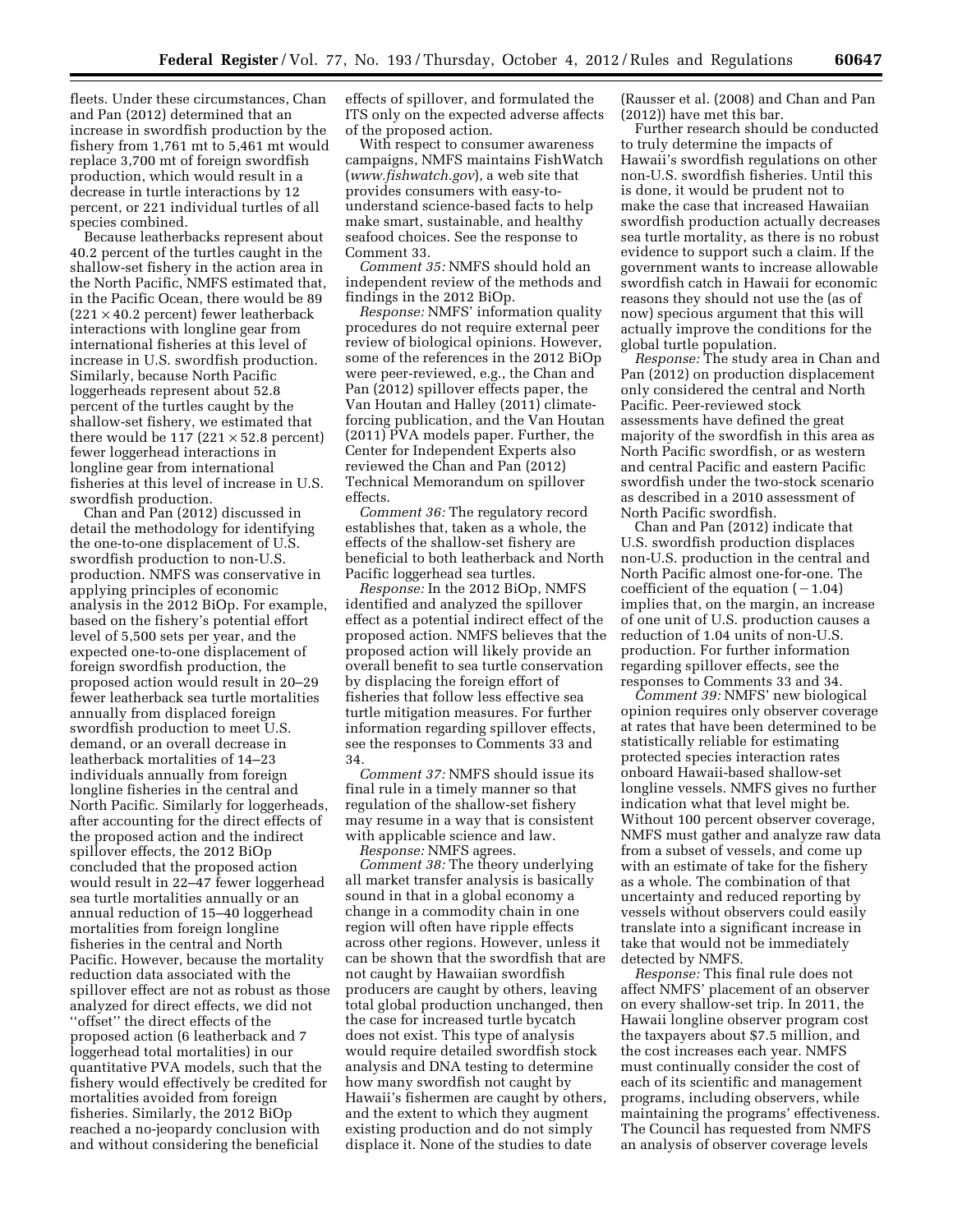for the shallow-set fishery that would continue to provide reliable estimates of turtle interactions, as an alternative to the current program.

*Comment 40:* NMFS has failed to establish critical habitat for North Pacific loggerheads as required under the ESA. As a result, increasing takes of this distinct population segment in the swordfish fishery must be delayed, if not abandoned, until critical habitat is designated and the harm to the habitat from Hawaii longline swordfish operations assessed and mitigated.

*Response:* NMFS is not required to delay or abandon this final rule until a determination is made regarding critical habitat for North Pacific loggerhead sea turtles. In the joint USFWS–NMFS determination of nine distinct population segments of loggerhead sea turtles (76 FR 58858, September 22, 2011), the agencies found that critical habitat was not determinable at this time, and invited interested parties to provide information related to the identification of critical habitat for the two loggerhead sea turtle DPSs occurring within the United States. Accordingly, critical habitat will be proposed and evaluated, as appropriate.

*Comment 41:* NMFS must err on the side of conservation rather than swordfish expansion to ensure the survival and recovery of the endangered leatherback and North Pacific loggerhead sea turtles.

*Response:* NMFS is required to comply with a number of laws in managing this fishery, including the Magnuson-Stevens Act and ESA. This rule is consistent with the 2012 BiOp and all applicable laws. It is necessary to allow the fishery the opportunity to achieve optimum yield on a swordfish stock that is healthy and underexploited, while still maintaining important conservation and management safeguards for sea turtles and other protected species.

*Comment 42:* In light of radiation from Japan and mercury contamination, NMFS should ensure that the fish caught in the Hawaii shallow-set fishery are safe to eat before allowing increased takes of sea turtles in the swordfish fishery to increase supplies of swordfish. Given that the loggerhead sea turtles captured in the fishery originate from Japan, NMFS should analyze the potential exposure to radiation from the nuclear disaster, its impacts on the population, and mitigation of those impacts by reducing bycatch of sea turtle species in this fishery.

*Response:* The U.S. Food and Drug Administration (FDA) and NMFS have high confidence in the safety of seafood products in the U.S. marketplace or exported U.S. seafood products.

At this time, there is insufficient information available on the potential effects of radiation on the North Pacific loggerhead sea turtles to determine what, if any, threat may exist. See the following Web sites for information about mercury in swordfish: *[www.](http://www.hawaii-seafood.org/seafood-safety) [hawaii-seafood.org/seafood-safety,](http://www.hawaii-seafood.org/seafood-safety)  [www.fishwatch.gov/](http://www.fishwatch.gov)eating*\_*seafood,* and *[www.fda.gov/Food/FoodSafety/Product-](http://www.fda.gov/Food/FoodSafety/Product-SpecificInformation/Seafood)[SpecificInformation/Seafood.](http://www.fda.gov/Food/FoodSafety/Product-SpecificInformation/Seafood)* 

*Comment 43:* Although demand for and consumption of swordfish in the U.S. from all sources, foreign and domestic, is declining, NMFS seems to be attempting to subsidize a shrinking fishery with its efforts in Hawaii, American Samoa, along the U.S. West Coast and elsewhere in the Pacific without a clear need.

*Response:* NMFS is required to establish conservation and management measures that achieve, on a continuing basis, the optimum yield from each U.S. fishery. This includes North Pacific swordfish, a stock that is healthy, and producing yields below MSY.

*Comment 44:* NMFS should complete a new biological opinion and supplemental environmental impact statement that accurately assess the impacts of the fishery in the context of the serious threats and population declines facing leatherback and North Pacific loggerhead sea turtles.

*Response:* The comment does not provide any specific objection regarding NMFS' compliance with NEPA in preparing a Record of Environmental Consideration, such that it would allow NMFS to give meaningful consideration to the objection. Moreover, the 2012 BiOp presented and assessed the best available scientific and commercial information. Further, this final rule is within the range of actions analyzed in the prior environmental analyses, and there is no new information that would affect the decision on the environmental impacts of this action and analyses available. See the response to Comment 1 regarding compliance with ESA and the no-jeopardy conclusion in the 2012 BiOp.

#### **Changes From the Proposed Rule**

There are no changes to the proposed rule.

#### **Classification**

The Administrator, Pacific Islands Region, NMFS, determined that this rule is necessary for the conservation and management of the Hawaii-based shallow-set pelagic longline fishery and that it is consistent with the Magnuson-Stevens Fishery Conservation and

Management Act and other applicable laws.

This action has been determined to be not significant for purposes of Executive Order 12866.

The Chief Council for Regulation of the Department of Commerce certified to the Chief Council for Advocacy of the Small Business Administration during the proposed rule stage that this action would not have a significant economic impact on a substantial number of small entities. The factual basis for the certification was published in the proposed rule and is not repeated here. NMFS received no comments or new information regarding this certification. As a result, a regulatory flexibility analysis was not required and none was prepared.

NMFS has determined that this action does not represent a substantial change to the action previously analyzed in the 2009 Final Supplemental Environmental Impact Statement on Amendment 18 to the Fishery Management Plan for Pelagic Fisheries of the Western Pacific Region, Modifications for the Hawaii-based Shallow-set Longline Swordfish Fishery (2009 FSEIS)(74 FR 65460, December 10, 2009, corrected at 75 FR 1023, January 8, 2010). NMFS has further determined that there are no significant new circumstances or information relevant to environmental concerns and bearing on the implementation of revised incidental interaction limits. A supplement to the 2009 FSEIS is, therefore, not required under NEPA.

This action does not conflict with the provisions implemented to protect migratory birds. On August 24, 2012, the USFWS issued a 3-year Special Purpose Permit that authorizes the shallow-set fishery to take, possess, transport, and import 191 black-footed albatrosses, 430 Laysan albatrosses, 30 northern fulmars, 30 sooty shearwaters, and one short-tailed albatross. If the fishery exceeds any of these take numbers, NMFS and the USFWS would consult, and may take appropriate action. The permit requires NMFS to report all seabird hookings and entanglements to the USFWS each year, and to continue to develop ways to reduce seabird interactions.

#### **List of Subjects in 50 CFR Part 665**

Administrative practice and procedure, Fisheries, Fishing, Hawaii, Longline, Sea turtles.